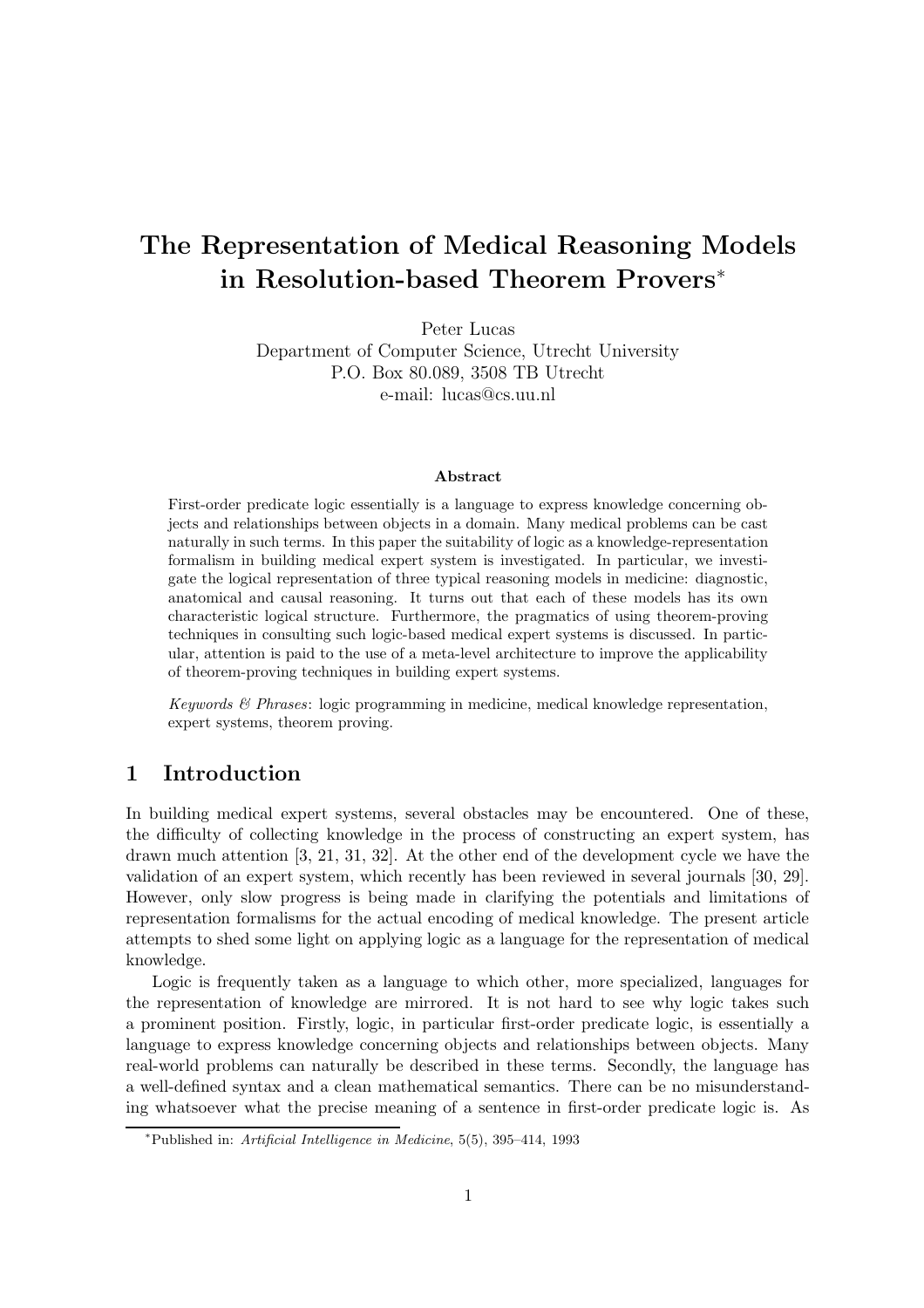a knowledge-representation language, logic is one of the few languages taking such a firm position.

The author views logic as one of the major candidates as a knowledge-representation language in future-generation expert systems. The reasons for this are two-fold:

- Most other knowledge-representation languages exist in many different flavours; almost none of these languages is completely understood.
- Logic is the unifying framework for integrating expert systems and database systems.

In particular, databases based on the relational data model may be viewed as a set of formulas in first-order logic. Much work is now being done on extending the expressive power of database systems, moving the capabilities of these systems towards those of expert systems. DATALOG is a recent example of such a language [5]. The integration of medical database systems and expert systems is without doubt one of the most important challenges in medical informatics.

Interestingly, logic has seldom been used as a knowledge-representation formalism in building expert systems. Although there seems to be ample reasons to study the suitability of logic as a knowledge-representation language for building expert systems, only few researchers have actually investigated expert systems from this perspective [15, 18, 34]. The only expert systems having a basis akin to logic are those developed in the field of logic programming, usually applying PROLOG. It should, however, be noted that logic programming is only concerned with a subset of first-order logic (Horn clause logic), and that PROLOG is a programming language, still far removed from being a completely declarative knowledge-representation language.

In this paper, we investigate several common reasoning models in medicine, familiar from the artificial intelligence literature, and discuss the mappings of those models to a logical representation. The purpose of the translation is to obtain a representation that permits automated interpretation by a logic-based theorem prover. Our two working hypotheses are that the use of a logical language may be a means to reveal the underlying structure of a given medical problem, and that standard first-order logic is sufficiently flexible for the representation of a significant fragment of medical knowledge. The treatment of every model includes an example taken from a medical textbook, and we show some results produced by the theorem prover OTTER [28]. Finally, some results from our research aimed at making logic a practical language for building expert systems are presented. We start with a brief review of the most important principles of first-order logic.

# 2 The language of first-order logic

In this section, we briefly review the syntax and semantics of first-order predicate logic. Furthermore, some of the considerations to make logic a practical language for building expert systems are discussed. Only the notions required for understanding the remainder of this paper are discussed here (cf. [11, 24, 41]).

### 2.1 Syntax and semantics

First-order predicate logic essentially is a language to express knowledge concerning the relationship between individual objects and classes of object. Syntactically, each relation is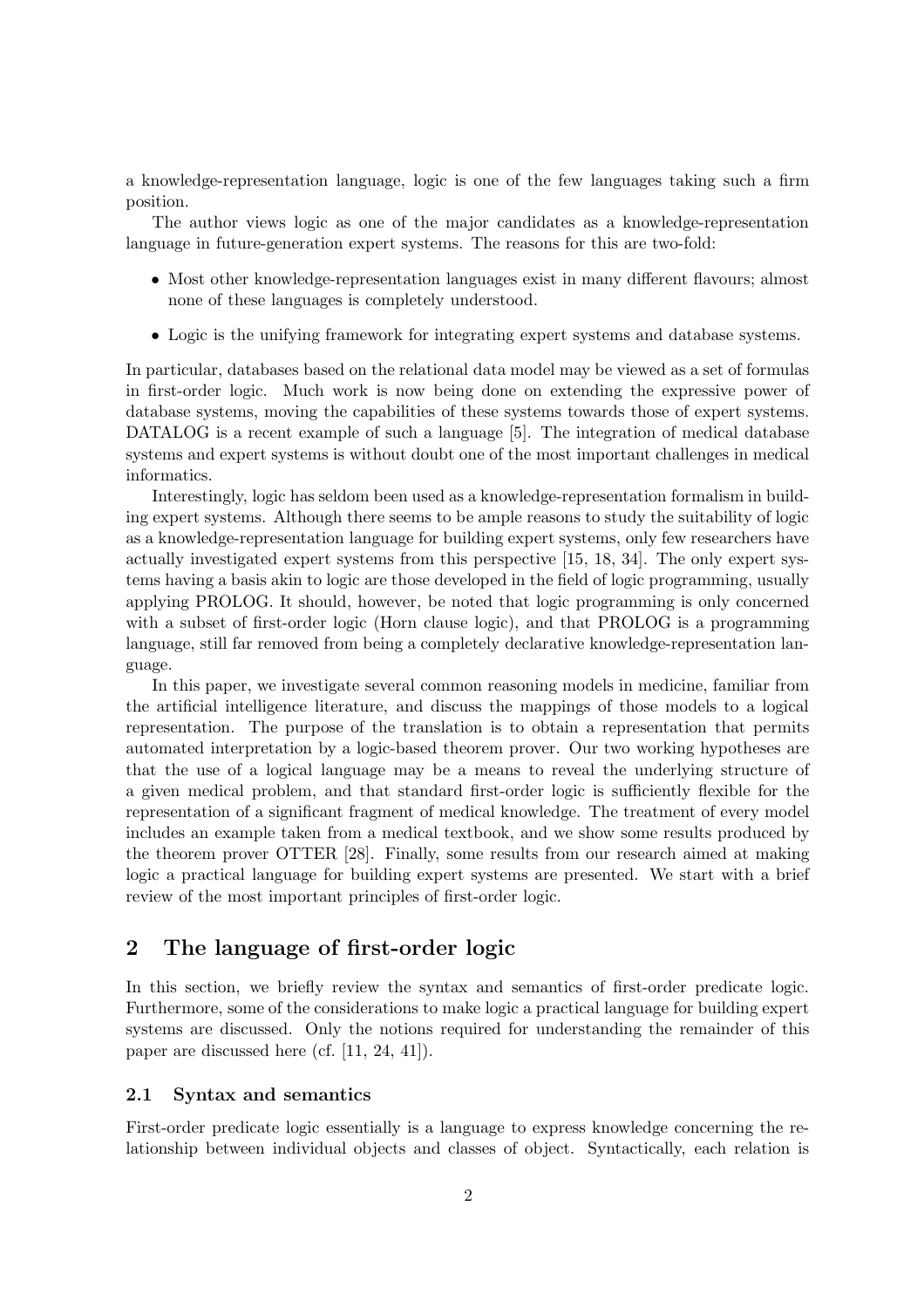expressed using a *predicate symbol*, such as  $P$ ; the objects in the relation are denoted by terms  $t_i$ , which function as arguments to a predicate symbol thus yielding *atomic formulas*, or atoms for short, of the form  $P(t_1, t_2, \ldots, t_n)$ . A term either denotes an individual object, in which case it is called a constant, a class of objects, then called a variable, or expresses dependencies upon other objects, in which case we speak of a *function term*. These dependencies are expressed by means of a function symbol, denoting a mathematical function, having as arguments terms that again denote objects in the domain of discourse. In this paper, variables usually will be denoted by the letters  $x, y, z, u, v, w$ ; the type of the other symbols can be determined from their position in the atom. Atoms are the user-defined building blocks from which, together with the *logical connectives* such as  $\forall$  (universal quantifier) and  $\rightarrow$  (implication), formulas in first-order logic may be constructed.

In logic-based theorem-proving programs, one often restricts the syntax of formulas to clausal form. A clause is a sentence consisting of a finite disjunction of literals, where a literal is an atom (positive literal) or a negation of an atom (negative literal). A Horn clause is a clause that contains at most one positive literal. A clause having null literals is called the empty clause, and will be denoted by  $\Box$ .

By convension, we assume that a collection of formulas  $F_1, F_2, \ldots, F_n$ , stands for the conjunction  $F_1 \wedge F_2 \wedge \cdots \wedge F_n$ . We shall frequently refer to such a collection of formulas as a logical theory T.

As mentioned in the introduction to this paper, one of the distinguishing features of firstorder logic is its clean mathematical semantics. Assigning meaning to a formula in first-order logic amounts to interpreting its constituting symbols in a mathematical structure of relations S. Basically, a domain of discourse D, for example medicine, is chosen and predicates and functions defined on this domain  $D$  are associated with the predicate and function symbols, repectively, appearing in the logical theory. The interpretation of a formula  $\varphi$  starts with determining which of the atoms in  $\varphi$  are true and which are false in the structure  $\mathcal{S}$ ; next, the truth values obtained are combined using the meanings of the logical connectives. The empty clause  $\Box$  is *false* by definition. We are mainly interested in formulas in which every occurring variable is bound by a quantifier (then called sentences), since the meaning of such formulas is completely determined by the problem domain in which the formula is interpreted, and not by the particular fill-in for the variables. A sentence  $\varphi$  being satisfied (i.e. true) within a structure S will be denoted by  $\models_{\mathcal{S}} \varphi$ . It is said that a sentence  $\varphi$  is a semantic consequence of a theory  $T = {\sigma_1, \sigma_2, ..., \sigma_n}$ , denoted by  $T \models \varphi$ , if we have that for every structure S,  $\models_S (\sigma_1 \land \sigma_2 \land \cdots \land \sigma_n)$  implies  $\models_S \varphi$ . We call the formula  $\varphi$  a theorem of T. The notion of semantic consequence corresponds to the intuitive idea of determining what is true given some initial information, such as concerning a patient.

Finally, we call a sentence  $\varphi$  inconsistent iff it is falsified in every structure  $\mathcal{S}$ , denoted by  $\not\models \varphi.$ 

### 2.2 Logical data representation in medicine

In medical problem-solving usually some form of reasoning is carried out with regard to the complaints and signs, physiological states, etcetera of the patient. So, the precise representation of such medical data is of fundamental importance. In every medical domain, the following aspects can be distinguished:

1. A number of individual objects (e.g. patients, substances), which simply can be represented as constants in first-order predicate logic;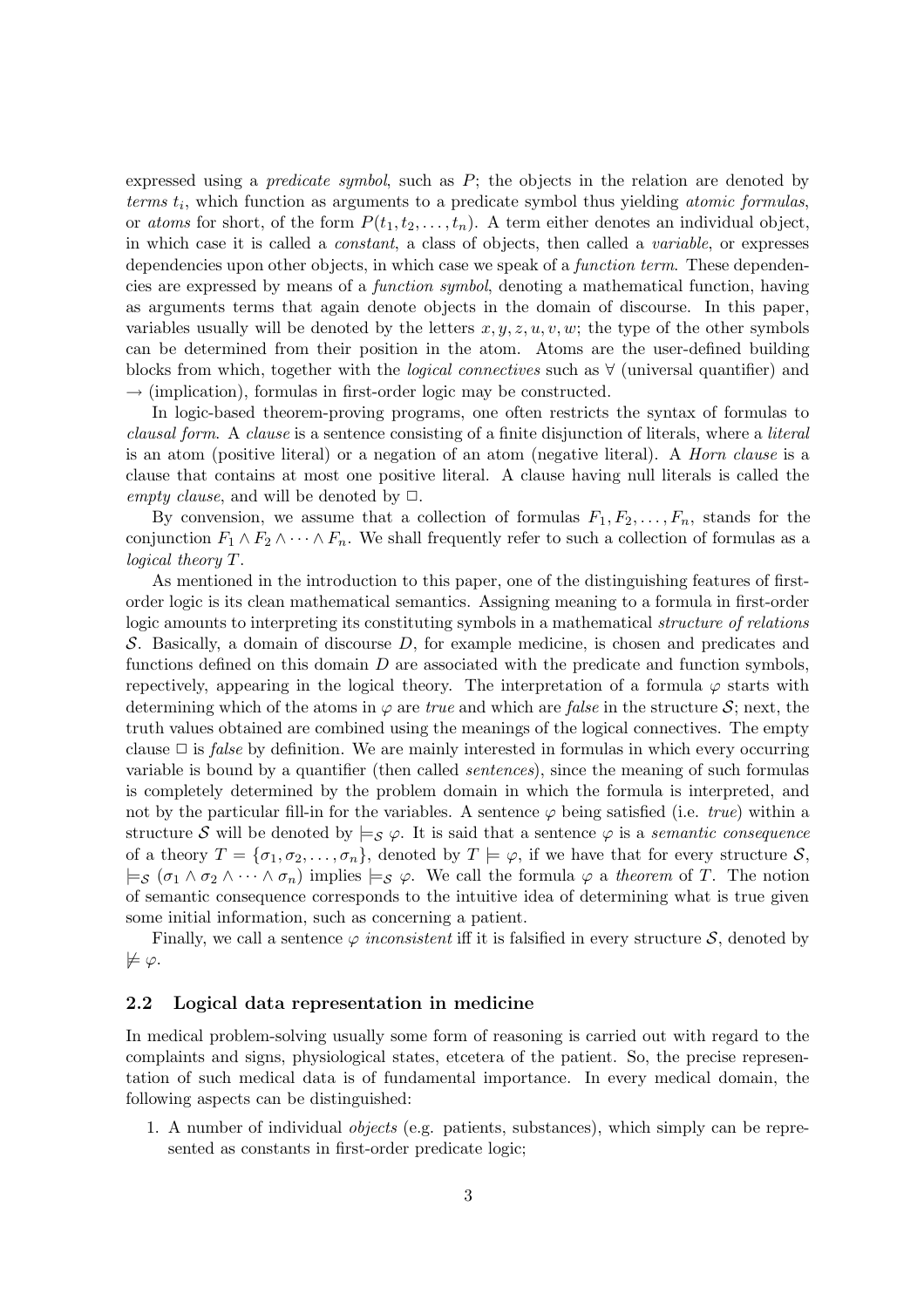2. Properties of these objects (e.g. physiological states, levels of substances) which can be represented using predicate symbols or function symbols of the same name.

We now distinguish two types of properties of an object:

- Properties that are unique at a certain point in time, such as the age of a patient; we call such properties singlevalued properties.
- Properties for which several fill-ins may occur at the same time, such as complaints and signs of a patient; we call such properties multivalued properties.

If a singlevalued property is used to describe a physiological process we shall refer to such a property as a parameter. To express knowledge concerning multivalued properties of objects, we use atoms of the form  $P(t_1, t_2, \ldots, t_n)$ , for example

Sign(johnson, jaundice)  $Sign(johnson, spider\_angiomas)$ 

expresses that a patient named Johnson has jaundice and spider angiomas at the same time. Notice that we can enumerate specific properties of an object, signs of a patient here, simply by means of a collection of atoms. To express knowledge concerning singlevalued properties of objects, we use atoms of the form  $f(t_1, t_2, \ldots, t_m) \circ t'$  where  $\circ$  is the equality predicate,  $=$ , or one of the ordering predicates, such as < (less-than ordering in number theory), specified in infix position as this is normal mathematical practice. For example, the fact that someone named Johnson is 30 years old, can be expressed by the following formula:

 $age(*ionnson*) = 30$ 

Note that adding a new fact concerning the age of Johnson, for example

 $age(*ionnson*) = 40$ 

would lead to an inconsistency. The reason for this is that equality  $=$  is a reflexive, symmetric and transitive binary relation. Using these properties, it is possible to derive that the formula  $30 = 40$  should hold, which, however, is inconsistent with the basic axioms of number theory. (One should observe that without the availability of these axioms to a theorem-proving program, equality is not handled in a satisfactory way.) Among others, atoms with the equality predicate will be used for the logical specification of values of parameters; such atoms will be referred to as states.

### 2.3 Logical deduction and reasoning strategy

One of the pleasant aspects of logic is that logical formulas may be manipulated to yield new formulas by syntactic operations, called inference rules, that can be completely understood in terms of the semantics introduced in Section 2.1. One of the inference rule frequently applied in logic-based theorem-proving programs is binary resolution [37]. Repeatedly applying an inference rule leads to a *derivation* or *deduction*. The formula  $\varphi$  being derived from a theory T is denoted by  $T \vdash \varphi$ . If we have that if  $T \vdash \varphi$  then  $T \models \varphi$ , the inference rules are called sound. Only sound inference rules derive meaningful results. On the other hand, if we have that if  $T \models \varphi$  then  $T \vdash \varphi$ , the collection of inference rules is called *complete*, i.e. they are capable of deriving all semantic consequences of a theory T.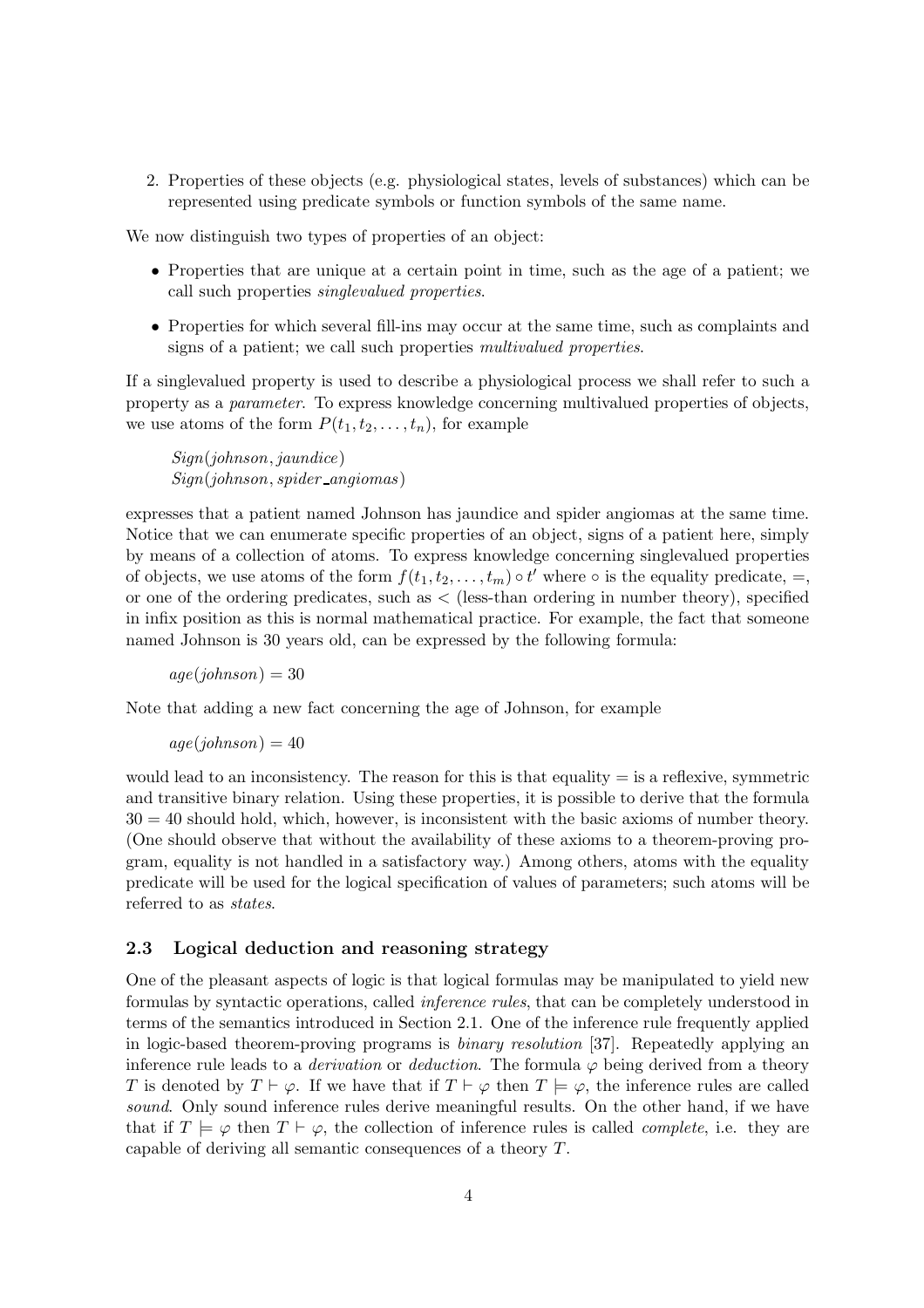Resolution is usually only applied to derive a contradiction, the empty clause  $\Box$ , because resolution is only complete for deriving contradictions (refutation completeness). This is not an important limitation, since we have that  $T \models \varphi$  is equivalent to  $T \cup {\neg \varphi} \models \Box$ , i.e. any theorem that follows from the theory  $T$  may simply be added as a negation to  $T$  yielding a contradiction.

The binary resolution rule is only the most basic inference rule in theorem-proving programs. This rule can be very inefficient, since it may generate many redundant formulas, i.e. formulas not relevant with respect to the theorem to be proved. Several refinements to the original binary resolution rule have therefore been proposed. An example of such an inference rule is *hyperresolution* which carries out several binary resolution steps in one step [38]. Furthermore, dealing with equality and ordering predicates as introduced above, in logical deduction poses certain problems. Simply adding the axioms that define equality and ordering, as formulas to a logical theory, is not feasible. To deal with part of the meaning of equality several special inference rules have been designed, such as for example demodulation [40]. A demodulator is an equality axiom

 $t_1 = t_2$ 

where  $t_1, t_2$  are terms. Applying a demodulator to an atom in a formula in which the term  $t_1$  occurs yields a new formula  $F'$  where  $t_1$  has been replaced by  $t_2$ , possibly by substituting terms for variables appearing in  $t_1$ . Finally, ordering and equality predicates are usually dealt with by evaluating the resulting atoms to *true* or *false*. In the field of constraint logic programming currently much research is carried out in dealing with such predicates in a more declarative way [16].

In addition to a number of inference rules, theorem-proving programs provide reasoning strategies that impose certain restrictions on the size of the search space. A frequently employed reasoning strategy is the *set-of-support strategy* [39]. It must be stressed that it requires a lot of ingenuity on the part of the developer to find a strategy that behaves in a satisfactory way.

### 3 Medical reasoning models

Logical languages such as first-order predicate logic are general languages with no direct relationship to any problem area whatsoever. This lack of a direct relationship to a particular problem area, such as medicine, is in certain ways an advantage. The limitations that are encountered in the formalization of medical knowledge are restrictions of the language employed, and not of an unsatisfactory attempt of designing a special-purpose medical knowledge-representation language. Moreover, since classical logical languages such as propositional and first-order predicate logic are well-understood, all restrictions are known in advance.

However, the generality of logical languages also poses some problems, since translating medical knowledge into logical formulas is not supported by some special-purpose syntax or semantics. In the following, it will turn out that it is indeed possible to impose restrictions on the full syntax of first-order predicate logic based on features of the (medical) problem at hand.

In order to show the potentials of logic as a language for formalizing medical knowledge, we will distinguish several more or less typical medical reasoning models. Although any form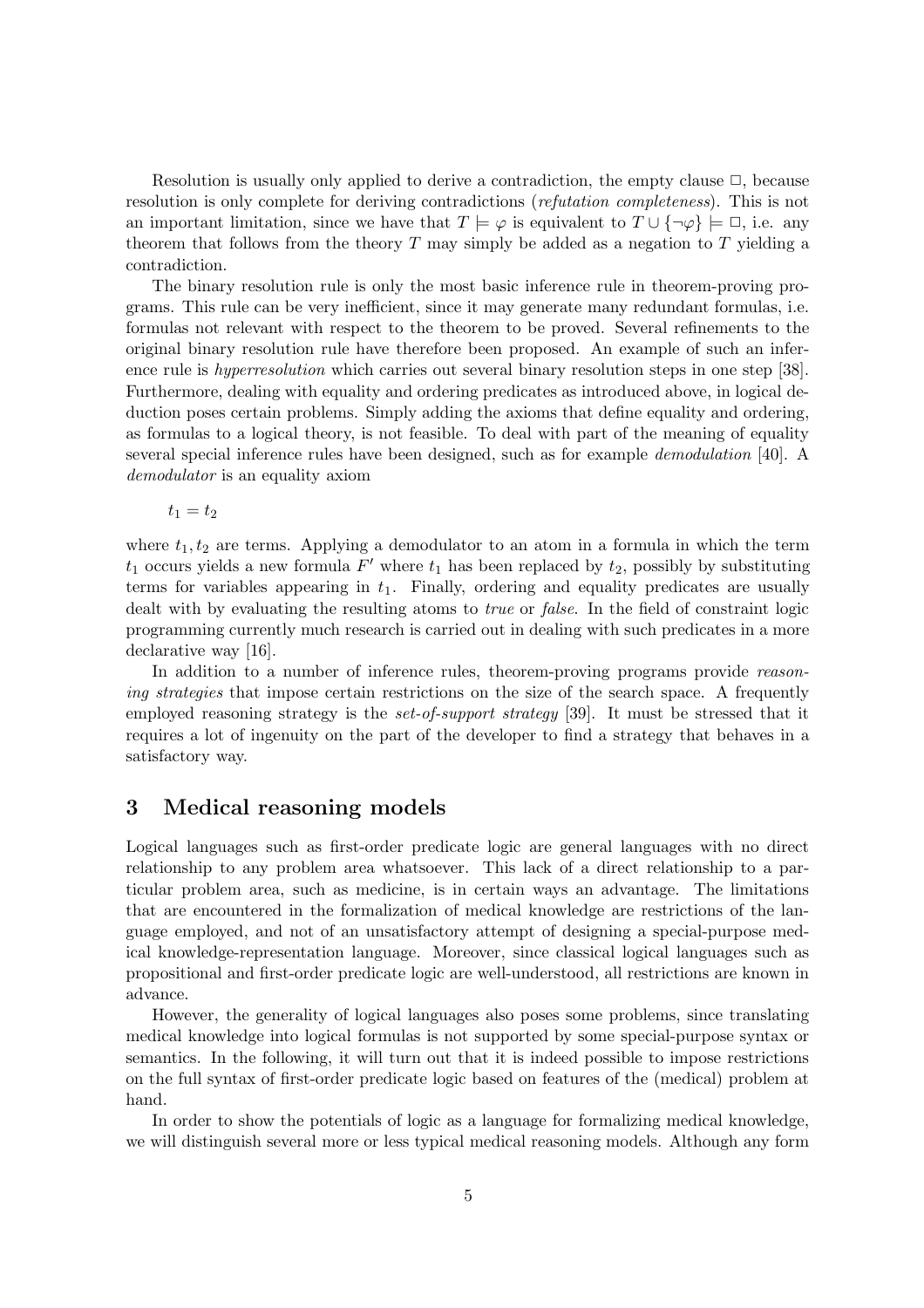of categorization of medical reasoning is arbitrary, this distinction will aid in characterizing the nature of logic-based knowledge representation in relationship with medical reasoning. Here, we shall pay attention to three medical reasoning models:

- Heuristic, diagnostic reasoning;
- Anatomical reasoning;
- Causal reasoning.

Each reasoning model will be investigated by means of an example taken from a medical textbook or by knowledge gathered from interviewing a doctor.

### 3.1 Heuristic, diagnostic reasoning

There are several different languages known from the literature to formalize diagnostic reasoning. Examples of such languages, other than logic, are set theory and belief networks [33, 19]. In the present section, we focus on the logical representation of diagnostic reasoning in the spirit of MYCIN-like rule-based expert systems [4, 9]. In this formalization, diagnostic reasoning is viewed as a deductive process instead of as an abductive process, the other frequently adopted view of diagnostic reasoning [34].

We describe our attempt to reformulate the HEPAR system, a rule-based expert system for the diagnosis of disorders of the liver and biliary tract, to first-order predicate logic (actually, many-sorted predicate logic, but we disregard the sorts in this article) [25]. The problems encountered in doing so, and some of the solutions found will be discussed.

The formalization of medical diagnostic reasoning involves two different aspects. First, some suitable logical representation of patient data must be chosen. Second, we have to decide on the logical representation of diagnostic medical knowledge. In Section 2.2, we have dealt with logical data representation in medicine; the forms introduced in that section immediately can be used for the representation of patient data. For example, the data of a 12-year old patient (which has been used in the validation of the HEPAR system) can be expressed in first-order logic as follows:

```
sex(path1) = femaleage(patient1) = 12Complaint(path1,arthralgia)time\_course(path1, illness) = 150.
         .
         .
Signs(patient1,Kayser Fleischer rings)
         .
         .
         .
ASAT(patient1,labresult,biochemistry) = 200urinary\_copper(path1, labelsult, biochemistry) = 5.
         .
         .
```
As can be observed, several singlevalued and multivalued properties are expressed as formulas consisting of a single atom (unit clauses). This logical representation differs from a more database-oriented representation as sometimes employed in PROLOG-like language [1]. In this case, the representation language is primarily viewed as a term manipulation language,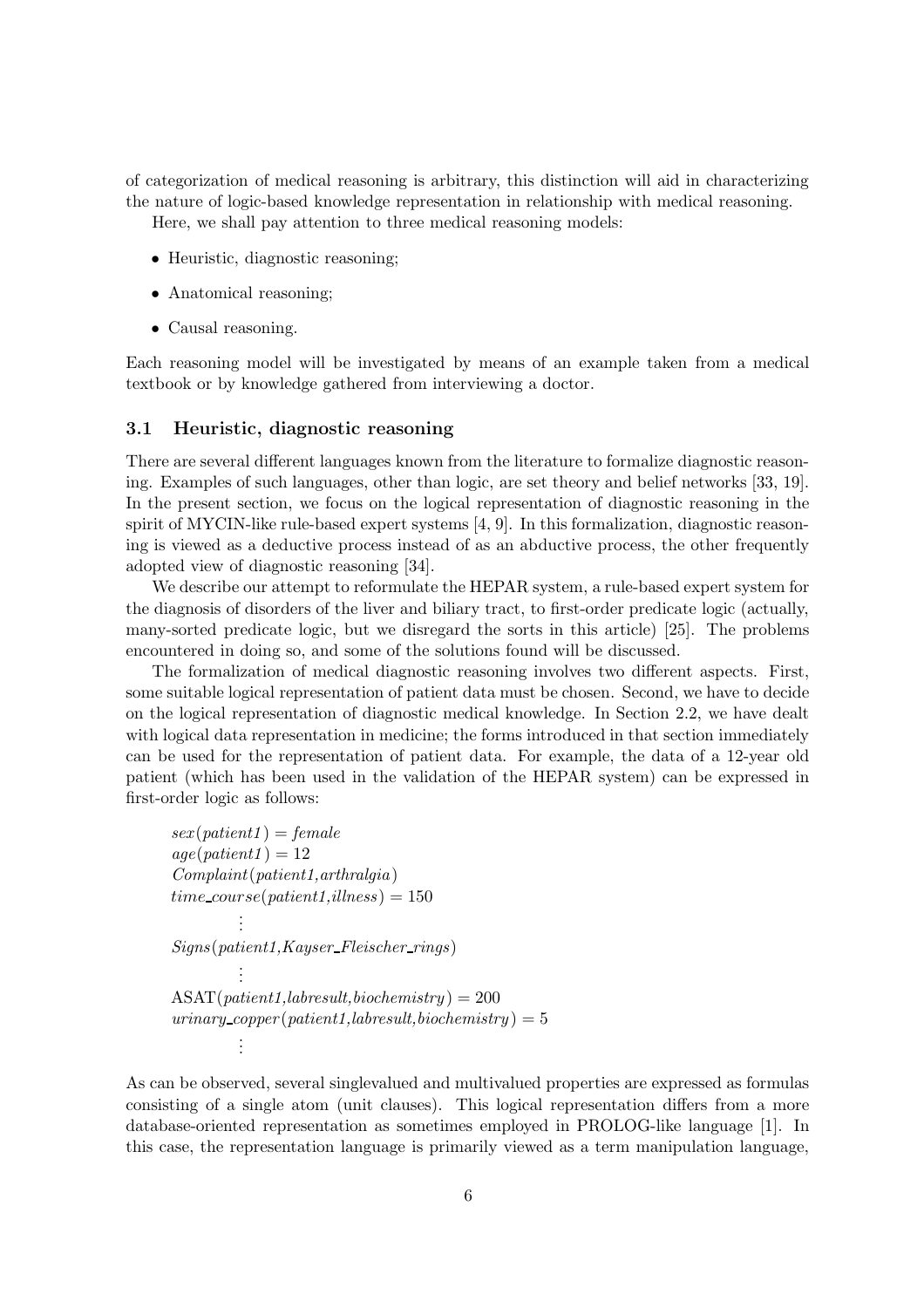not as a logical language. Then, the information above would be represented as a single term, for example as follows:

```
patient(name = patient1,sex = female,age = 12,.
             .
             .
         complain t = [arthralgia],.
             .
             .
         \lambda
```
similar to a record in traditional database systems.

Although the representation of patient data in logic seems straightforward, the representation of negative information (such as findings observed to be absent) is not. We shall discuss this matter further after discussing the representation of diagnostic medical knowledge.

Diagnostic medical knowledge is represented in the HEPAR system using production rules with object–attribute–value tuples. According to the declarative reading of rules, translation of most production rules is straightforward yielding logical implications [2, 24]. An example of such a logical implication concerning Wilson's disease is shown below:

 $\forall x(Duration(x, complab, chronic) \wedge$  $(disorder(x) = hepatocellular) \wedge$  $(aqe(x) < 25)$  ∧  $(caeruloplasmin(x, labresult, biochemistry) > 20) \wedge$  $(uninary\_copper(x, labelsult, biochemistry) > 1)$  $\rightarrow Diagnosis(x, Wilson\_s\_disease))$ 

Note that this formula (after translation to clausal form) conforms to the syntax of a Horn clause. However, we discovered that more than 50% of the production rules in the HEPAR system could only be translated to non-Horn clauses. This was partly due to the occurrence of negative conditions in the original production rules, and partly due to the presence of multiple (positive) conclusions in rules (which were translated to disjunctions). So, a Hornclause theorem prover would be insufficient as an interpreter of the resulting logical theory.

Diagnostic reasoning in medicine typically involves reasoning about diagnostic categories. For example, in the domain of the HEPAR system, a clinician first tries to establish whether the patient suffers from an acute, subacute or chronic disorder, from a hepatocellular or biliary obstructive disorder, and whether features are present indicating that the disorder is malignant [25]. Where in the original version of HEPAR, the specification of knowledge concerning diagnostic categories is accomplished in production rules, in the logical version of HEPAR logical implications are used for this purpose. For example, the following implication concludes about the chronic nature of the disorder of patients  $x$ :

 $\forall x ((time\_course(x, illness) > 26) \land$  $(Signs(x, spider\_angiomas) \vee$  $Signs(x, palmar\_erythema)$  ∨  $Signs(x, Kayser_{\textit{Fleischer\_rings}))$  $\rightarrow$  Duration(x, complab, chronic))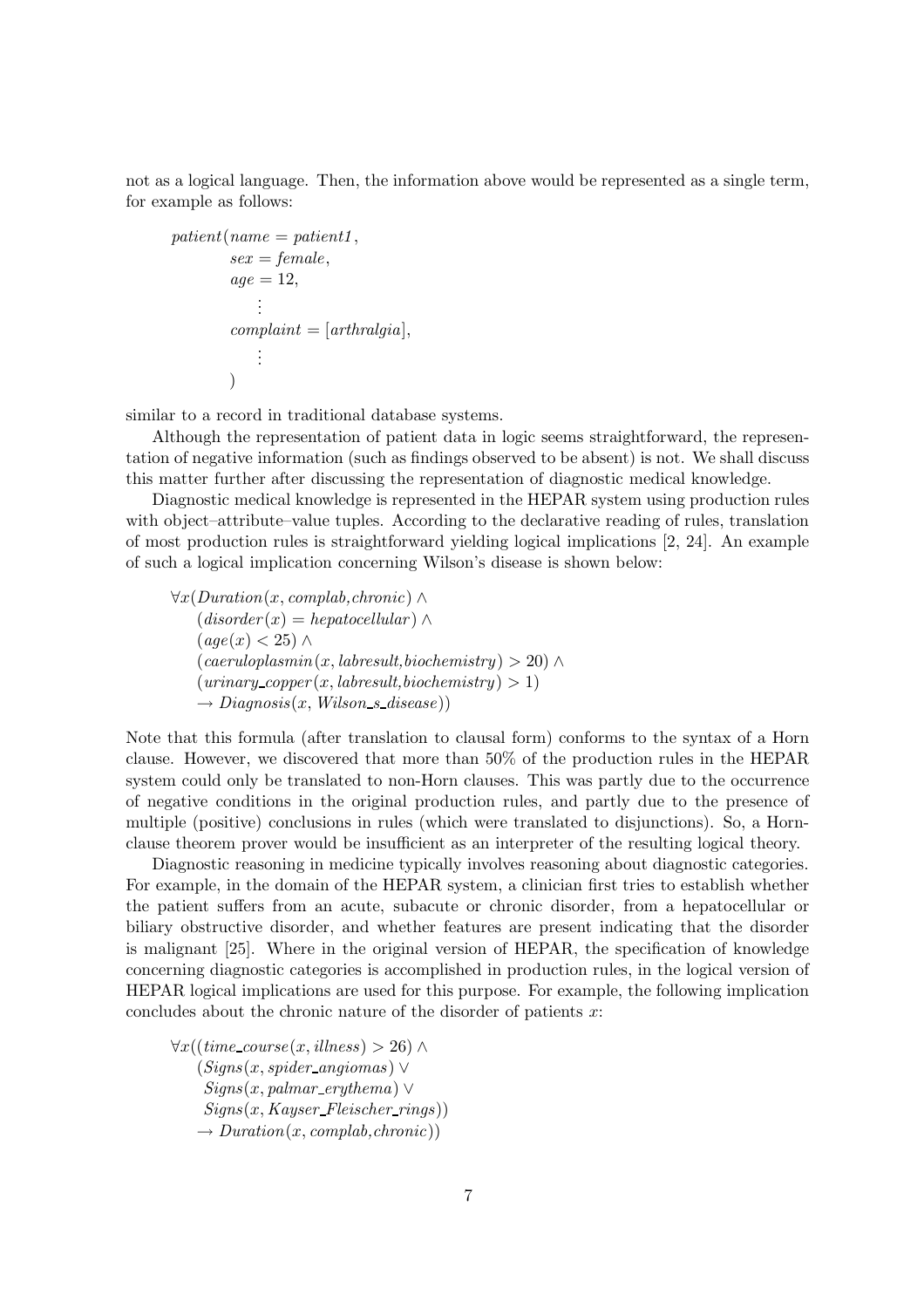Note that the literal  $Duration(x, complab, chronic)$  occurs in the previous implication concerning Wilson's disease.

Given the data of a specific patient, represented as a collection of unit clauses  $D$ , and the diagnostic theory T, diagnostic problem solving using a resolution-based theorem prover like OTTER amounts to establising

 $D \cup T \cup {\neg Diagnosis(x, y)} \vdash \Box$ 

for every patient name substituted for the variable  $x$  and every possible disorder substituted for the variable y. In the OTTER system, this can be accomplished by using a combination of binary resolution, hyperresolution, demodulation and evaluation of atoms containing numeric constants, in conjunction with the set-of-support strategy.

There remain certain aspects of HEPAR that have no suitable equivalent in classical logic. In the original version of the HEPAR system:

- 1. A form of closed world assumption (CWA) is taken to hold true [35]. With regard to all tests carried out for a patient, all findings not observed in the patient to be present are (implicitly) assumed to be absent.
- 2. A diagnostic strategy is incorporated. Even the relatively simple diagnostic strategy in HEPAR could not easily be expressed in the language facilities provided by the OTTER theorem prover.
- 3. Some reasoning concerning the derivability of facts using the notknown meta-predicate is carried out. There is no analogous notion in standard first-order logic.
- 4. Reasoning with uncertain knowledge is possible using the certainty factor model of Shortliffe and Buchanan [4].

To deal with unavailable patient data, for all investigations for which unit clauses were present, negative unit clauses were added if the property concerned was multivalued, thus explicitly stating the remaining test results to be negative. For example, to the clauses concerning the patient discussed above, one of the unit clauses added was the following:

 $\neg Complant(patient1,fever)$ 

indicating that it was assumed that the patient did not have a fever. Note the difference with the closed world assumption as it appears in the logic programming literature; here a literal  $\neg P(t_1,t_2,\ldots,t_n)$  is assumed unless the positive literal  $P(t_1,t_2,\ldots,t_n)$  can be derived from the theory [22]. The choice of our more restrictive method for handling negative information was also motivated by the fact that the rule-based version of HEPAR contains several production rules with negative conclusions. Instead of completely relying on the closed world assumption, separating out the CWA and the classical logical approach to negative information seemed more appropriate.

In our experiments with the OTTER system and a resolution-based theorem prover we developed in COMMON LISP, we found that general, domain-independent reasoning methods were insufficient for imposing a clear conceptual structure on the reasoning process. As a solution to this problem, we have investigated the use of a meta-level architecture [27]. In our COMMON LISP theorem-proving program, a knowledge base consists of two levels: an objectlevel containing the declarative domain knowledge from HEPAR, and a meta-level containing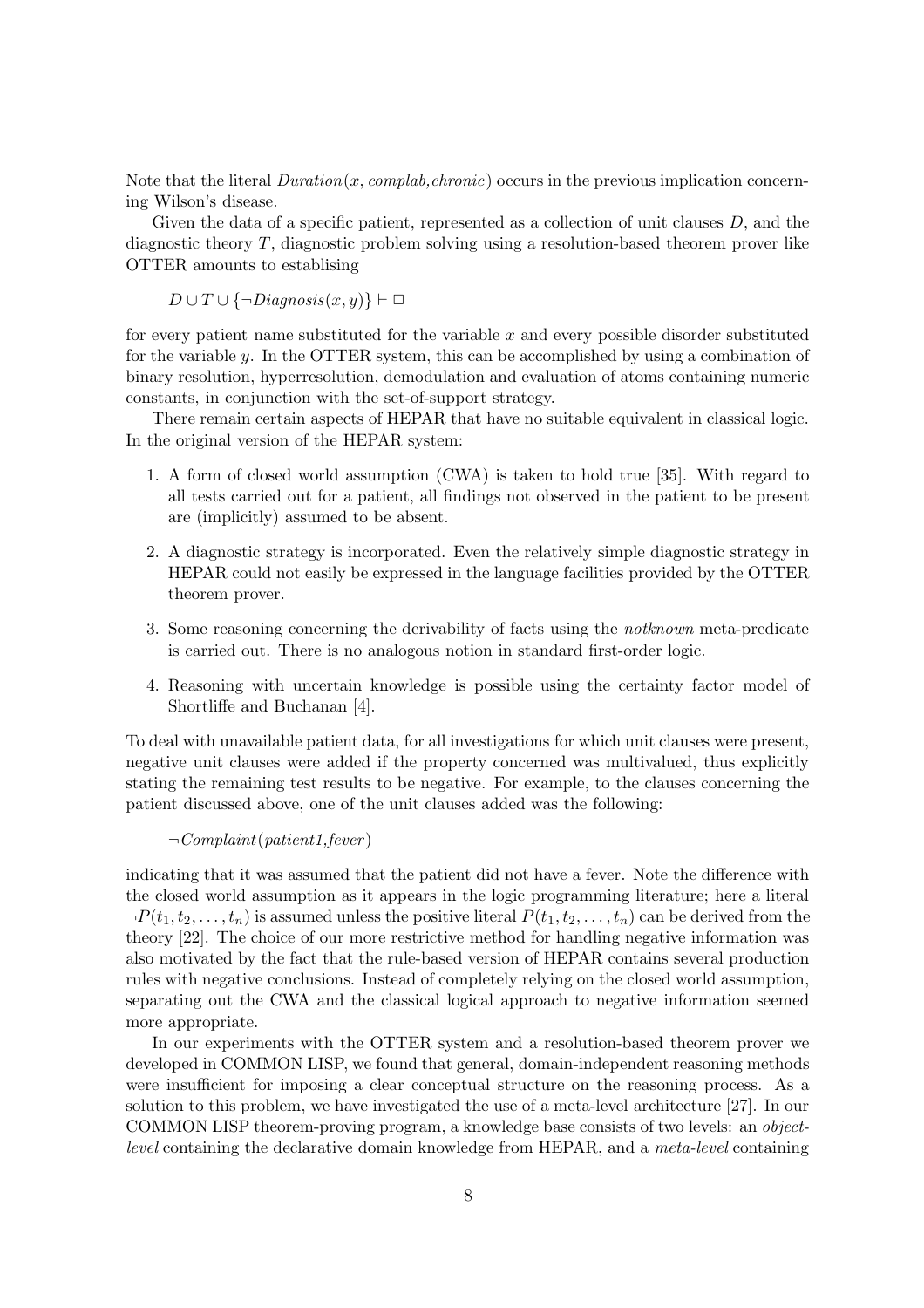domain-specific control primitives. The actual application of inference rules at the object-level is controlled by the meta-level primitives.

The meta-level control primitive that turned out to be particularly effective was what we called the pattern matching ordering primitive, or pmo primitive for short. A pmo primitive is defined as an ordered list

$$
(L_1, L_2, \ldots, L_n)
$$

where each  $L_i$  is a list of patterns  $(p_1, p_2, \ldots, p_m)$ . A pattern  $p_j$  is either a positive or negative literal. Because these literals may contain arbitrary terms, their pattern-matching capability is quite general. Patterns specified in the pmo primitive are used in the selection of relevant clauses, in conjunction with the set-of-support strategy, to which resolution can be applied. The elements  $L_i$  are processed in the order of specification, one at the time. The total order of the patterns in the list of patterns is used to sort the clauses in accordance with this order. The pmo primitive provides a level of abstraction similar to the notion of generic task as proposed in [6]. Application of a pmo primitive may lead to a loss in completeness, but refutation completeness can be preserved by careful design of the meta-level of an expert system.

#### 3.2 Anatomical reasoning

In the previous section we have discussed the kind of diagnostic reasoning employed in expert systems primarily based on heuristic knowledge. However, in certain fields of medicine, for example neurology, knowledge concerning the anatomy of the human body is at least as important. The form of automated reasoning in which knowledge concerning the anatomy of the human body is applied, is known as anatomical reasoning.

The point of departure for any expert system implementing anatomical reasoning, is the axiomatization of the basic anatomical relations. The more precise the description of the anatomical structures must be, the more complex the resulting axiomatization will be. Not always is a precise three-dimensional specification of anatomical relations required. In our approach to anatomical reasoning, it suffices to indicate only that certain anatomical structures are connected to each other in a qualitative way, as axiomatized by the Connected predicate. This predicate is defined as a transitive, irreflexive relation, as follows:

 $\forall x \forall y \forall z (Connected(x, y) \land Connected(y, z) \rightarrow Connected(x, z))$  $\forall x (\neg Connected(x, x))$ 

Note that the *Connected* predicate is by its transitive and irreflexive properties also antisymmetric. (So, a theorem prover is capable of detecting an inconsistency given the formulas  $Connected(a, b)$  and  $Connected(b, a)$  from the two axioms given above.)

As a starting point for our discussion concerning the specification of anatomical reasoning in logic, we consider an actual example (the diagnosis of lesions of the facial nerve) taken from a textbook of neurology [8]. We start by summarizing the relevant sections in this textbook.

The classical picture of facial palsy is well-known. These patients have a mouth that droops and may draw to the opposite side. They cannot wrinkle the forehead or close the eye at the affected side. Facial palsy is due to a lesion of the facial nerve (cranial nerve VII); this nerve can be affected by a large variety of disorders. The severity and nature of the complaints and signs that may be observed in the patient depend on the level of facial nerve lesion. Knowledge of the branching pattern of the nerve and the consequences of a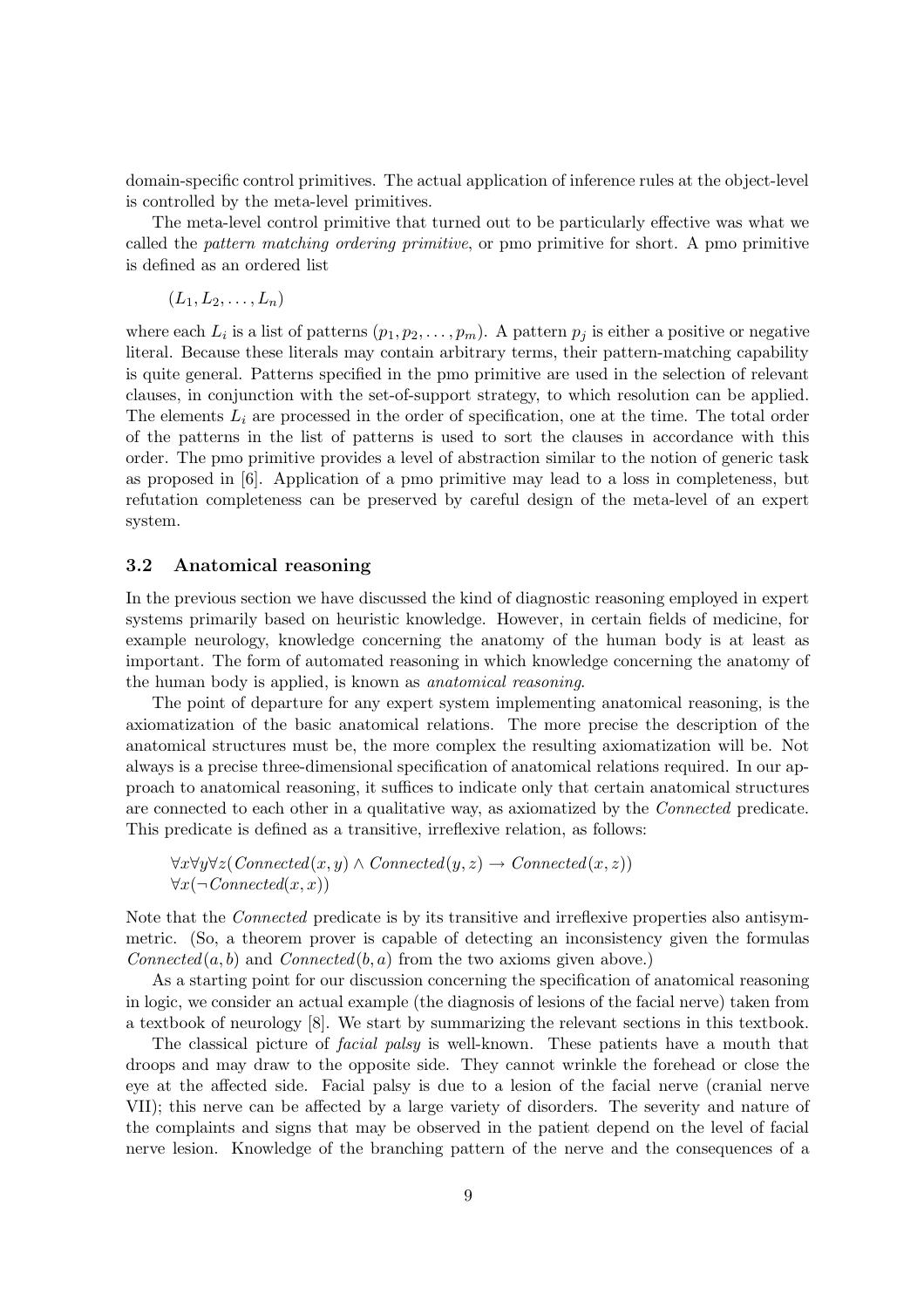

- 1: stylomastoid foramen
- 3: stapedius nerve
- 4: geniculate ganglion
- 5: internal auditory meatus

Figure 1: Levels in the facial nerve.

lesion of a particular branch is important in diagnostic problem solving. Figure 1 gives a schematic overview of the branching pattern of this nerve. The facial nerve is a mixed nerve; it contains motor fibers that supply striated muscle fibers, sensory fibers that carry taste from the anterior two-third of the tongue and some sensation, and parasympathetic fibers.

The facial nerve emerges from the brain stem and leaves the skull via the internal auditory meatus. Next, a small nerve is branched off (the stapedius nerve), that supplies the stapedius muscle (a small muscle that is attached to the ear drum, regulating its tension). The facial nerve proceeds its way through the facial canal (in the temporal bone), next branching off the chorda tympani, a nerve mostly consisting of parasympathetic fibers that supply the submandibular and sublingual glands. The facial nerve leaves the facial canal through the stylomastoid foramen. Finally, it splits up in a number of branches that supply the superficial musculature of the face and scalp (e.g. orbicularis oris et oculi, buccinator, platysma).

A bit simplified, we distinguish the following five levels of facial nerve lesions (consult again Figure 1):

- Level 1: A lesion outside the stylomastoid foramen produces signs such as drooping of the mouth. The patient cannot whistle, wink, close the eye or wrinkle the forehead. When the patient attempts to close the eye, the eye bulb will turn upward  $(Bell's sign)$ .
- Level 2: A lesion of the nerve in its course through the facial canal will result in all the signs as present in a level 1 lesion, but in addition there is reduced salivation (lesion of the chorda tympani) and loss of taste in the anterior two-thirds of the tongue.
- Level 3: All signs of a level 2 lesion are present, but in addition the stapedius nerve is affected, causing hyperacusis (due to paralysis of the stapedius muscle).
- Level 4: A lesion of the geniculate ganglion is usually due to herpes zoster, in which case herpetic lesions are visible on the ear drum and external auditory canal (Ramsay Hunt syndrome). Typically, a patient will experience pain in and behind the ear.
- Level 5: A lesion in the internal auditory meatus is usually associated with acoustic nerve (cranial nerve VIII) involvement, because the last nerve also runs through this canal. In addition to the signs mentioned for lower level lesions, deafness will be present.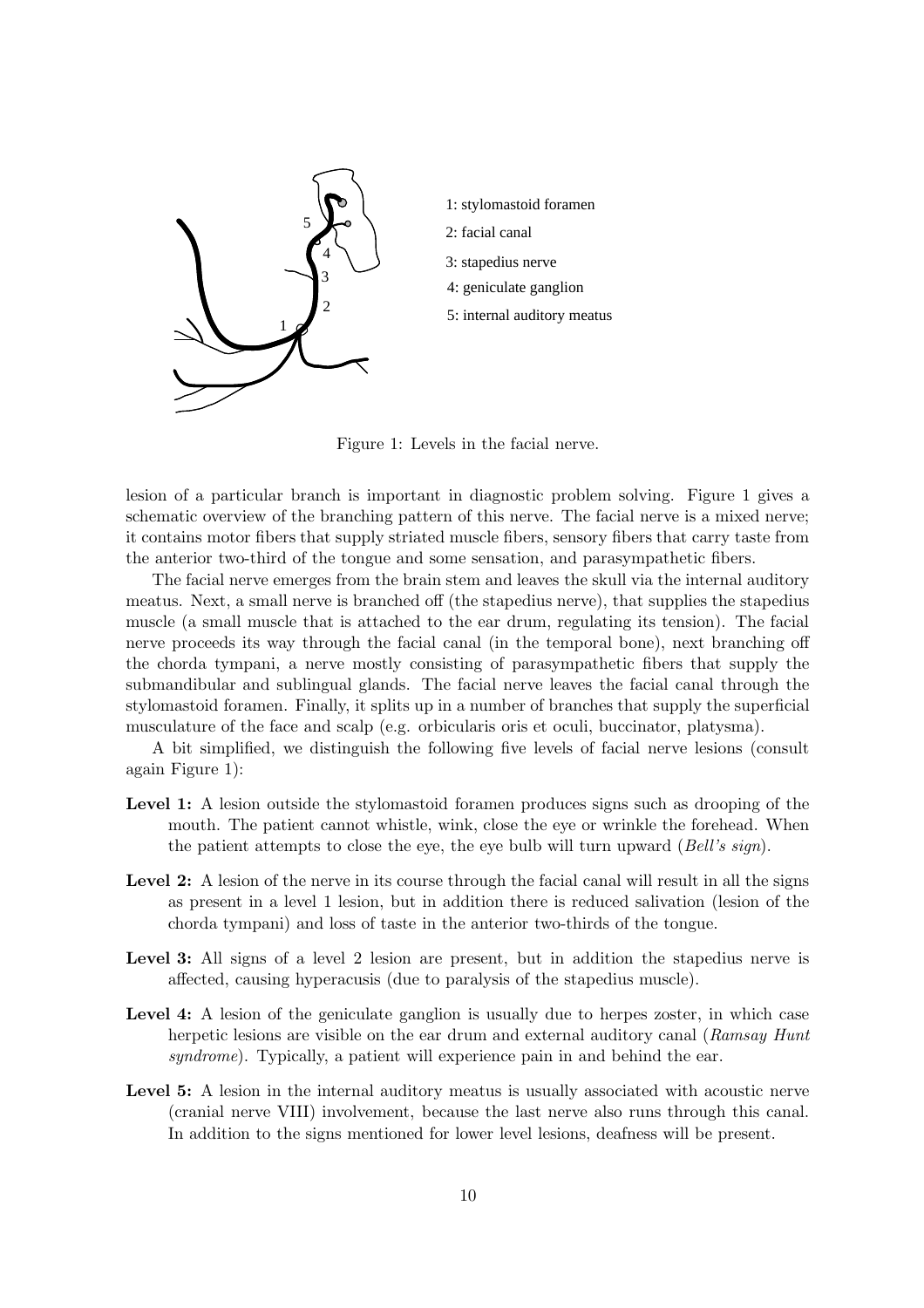This completes the description of the neurological knowledge involved in diagnosing facial nerve lesions.

In formalizing this knowledge using first-order predicate logic, we start by completing the axiomatization of the anatomical relationships by giving a domain-specific fill-in for the Connected predicate. The atom Connected $(x, y)$  is intended to mean that the facial nerve runs from level  $x$  up to level  $y$ :

Connected(stylomastoid foramen,chorda tympani) Connected(chorda tympani,stapedius nerve) Connected(stapedius nerve,geniculate ganglion) Connected(geniculate ganglion,internal auditory meatus)

Note that we have employed anatomical terms to denote the various levels.

To relate anatomical structures and signs that may arise due to facial nerve lesion, we have to express that the signs associated with a lesion at a certain level x includes all the signs of a lesion at a lower level  $y$ :

 $\forall x \forall y (Lesion(x) \land Connected(y, x) \rightarrow Lesion(y))$ 

This completes our axiomatization of the knowledge that forms the basis of logical anatomical reasoning.

We next specify the relationship between a lesion at a certain level and the specific anatomical structures that will be affected by this lesion, expressed by the unary predicate symbol Affected. We use a bi-implication, because given a lesion at a certain level we may want to know which structures will be affected by this lesion; on the other hand, the observation of malfunction of certain structures may be interpreted as evidence for a lesion at a certain level:

```
(Lesion/stylomastoid_foramen) \leftrightarrow(Affected(orbicularis oris) ∧
  Affected(orbicularis oculi) ∧
  A \text{ffected}(buccinator) \wedgeAffected(frontalis muscle) ∧
  A \text{ffected}(platysma))
```

```
(Lesion(chorda_tympani) \leftrightarrow(Affected(sensory taste fibers) ∧
  Affected(sublingual gland) ∧
  A \text{ffected}(submaxillary\_qland))
```
 $(Lesion (stapedius\_nerve) \leftrightarrow Affected (stapedius\_muscle))$ 

 $(Lesion(qeniculate\_qanglion) \leftrightarrow Affected(sensory_{fibers\_ear))$ 

 $(Lesion (internal\_auditory\_meatus) \leftrightarrow Affected (acoustic\_nerve))$ 

Finally, paralysis of certain muscles and disturbed sensation will give rise to specific signs and complaints in the patient. This knowledge is again expressed using a collection of biimplications:

```
(A \text{ffected}(orbicularis\_oris) \leftrightarrow (Sign(mouth\_drops) \wedgeSign(cannot\_whistle))
```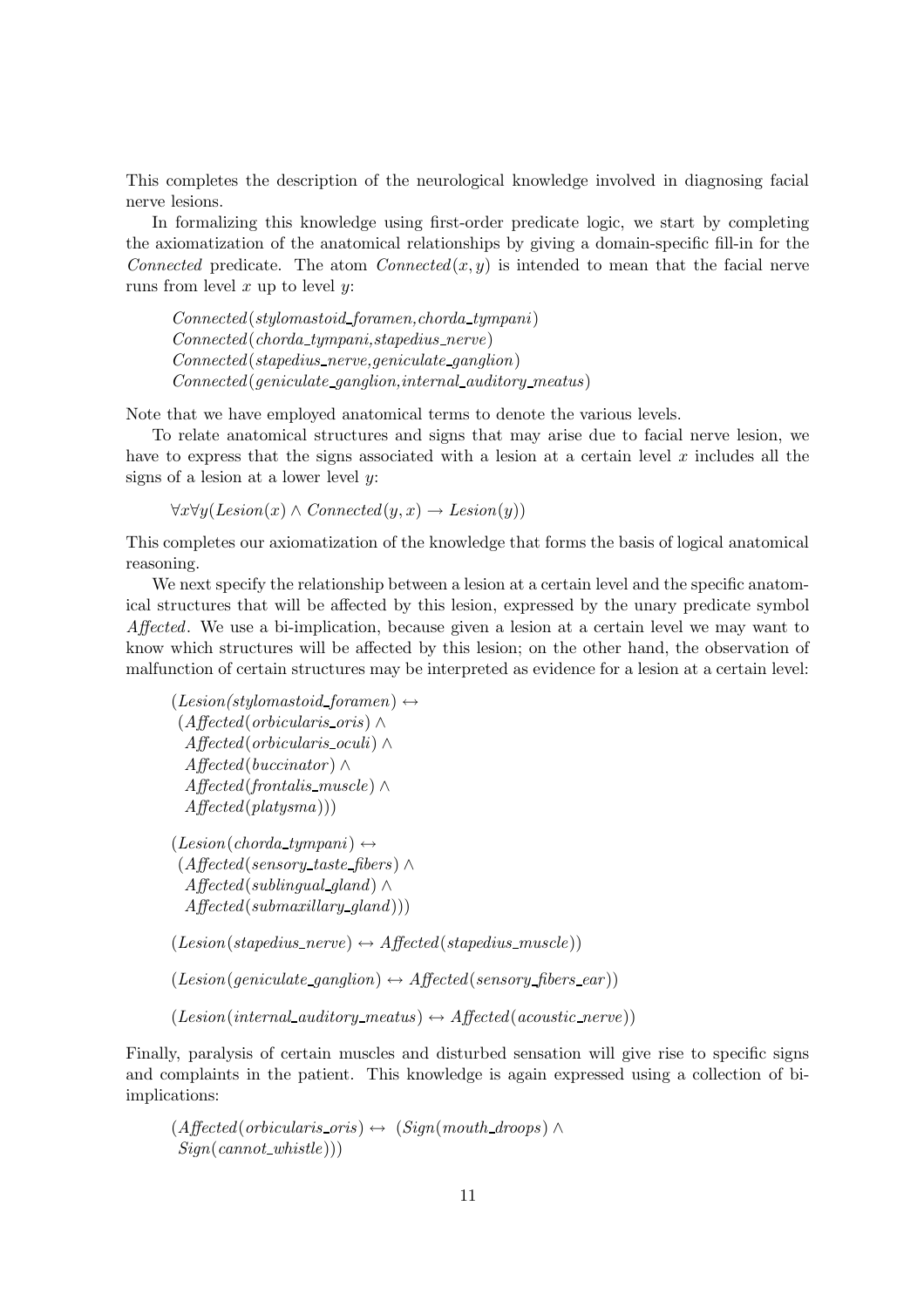$(Affected(orbicularis_oculi) \leftrightarrow (Sign(cannot\_close_eyes) \land Sign(Bell)))$ 

 $(A \text{ffected}(buccinator) \leftrightarrow \text{Sign}(\text{faccid\_cheeks}))$ 

 $(Affected (frontalis_muscle) \leftrightarrow Sign(cannot\_wrinkle_forehead))$ 

 $(Affected(platysma) \leftrightarrow Sign(paresis\_superficial\_neck\_musculature))$ 

```
((A \text{ffected}(sublingual\text{-}gland) \wedge A \text{ffected}(submaxillary\text{-}gland)) \leftrightarrowComplant(dry\_mouth)
```
 $(Aflected(sensory\_taste_fibers) \leftrightarrow Complain(taste\_loss\_anterior\_part\_tongue))$ 

 $(Aflected(stapedius_muscle) \leftrightarrow Complain(thyperacusis))$ 

 $(A \text{ffected}(sensory\text{fibers\_ear}) \leftrightarrow$  $(Complant(pain\_behind\_ear) \wedge$  $Complant(vain\_within\_ear) \wedge$ Sign(herpetic lesions)))

 $(Aflected(acoustic\_nerve) \leftrightarrow Complaint(deafness))$ 

Let  $T$  be the logical theory given above. For example, after automatic translation to clausal form, using hyperresolution the OTTER system is now capable to derive:

 $T \cup \{Lesion(stapedius\_nerve)\} \cup \{\neg Sign(x)\} \cup \{\neg Complain(y)\}\vdash \Box$ 

where for x we have mouth\_droops, cannot\_whistle, cannot\_close\_eyes, Bell, flacid cheeks, cannot wrinkle forehead and paresis superficial neck musculature; for y we have hyperacusis, dry mouth and taste loss anterior part tongue. Note that all results but the complaint hyperacusis have been derived using the anatomical axioms for the Connected predicate. Reasoning from signs and complaints to the level of a facial nerve lesion is also possible (essentially employing the bi-implication), but here we need a meta-level primitive that selects from the unit clause concerning Lesion the one specifying knowledge regarding the highest level of the lesion.

In our formalization of the anatomical reasoning model, we did not make a distinction between left- and right-sided lesions of the facial nerve. The extension of the logical theory to include this distinction is straightforward. However, this is not always the case. In our design of a logical specification of the human visual system, we obtained terms such as

 $\textit{lateral}(\textit{left}(\textit{structure}))$ 

where *structure* is a universally quantified variable. Presented with such terms, a theorem prover like OTTER will end up in endless search, deriving deeply nested terms such as

 $\textit{lateral}(\textit{left}(\textit{left}(\textit{reft}(\textit{refina}))))$ 

Although declaratively correct, such information will generally not be very useful. Using a meta-level architecture approach in which a meta-level primitive is included that prefers clauses with flat terms may help, but we have not yet investigated this approach.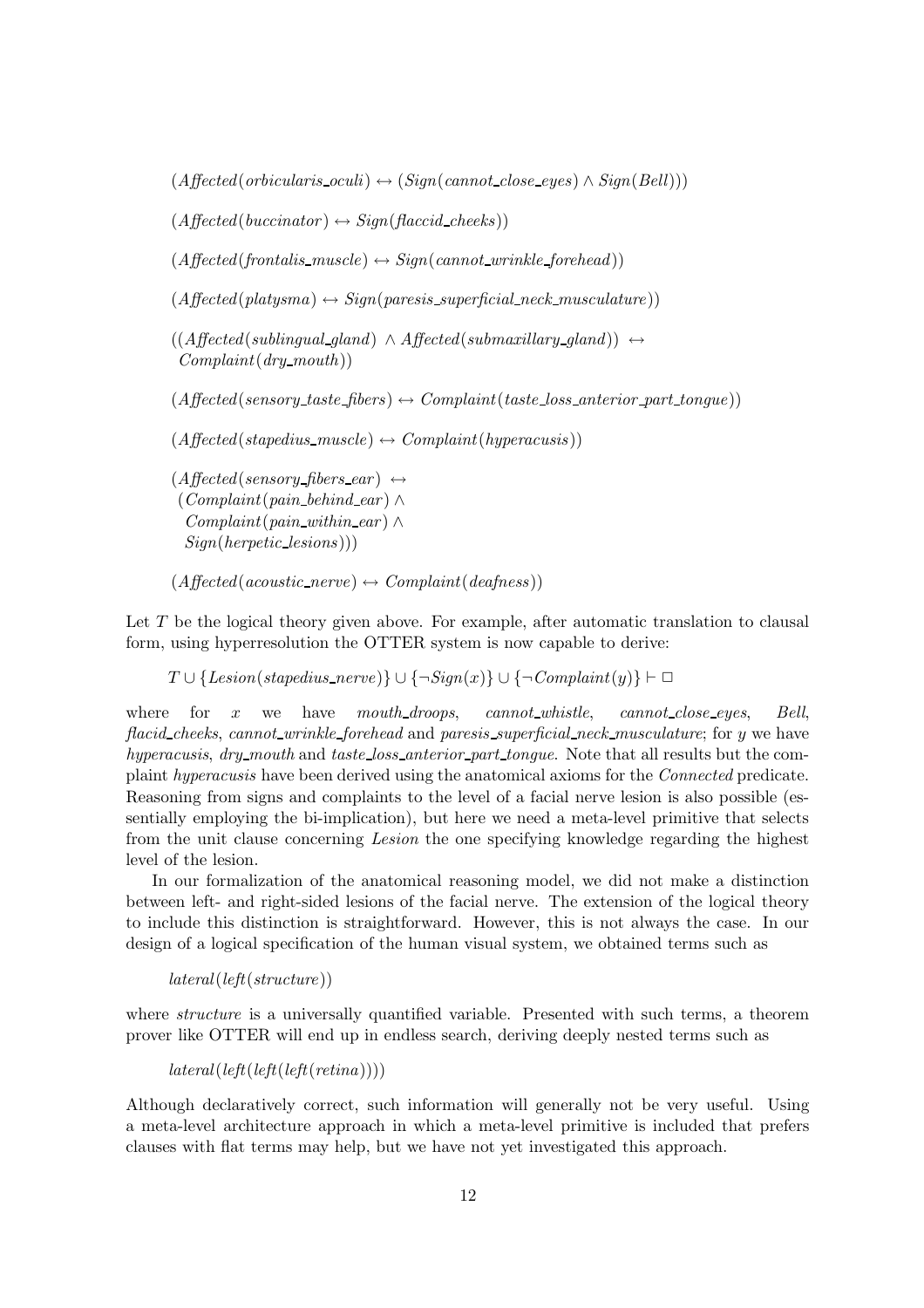### 3.3 Causal reasoning

Although in the previous section we primarily focussed on the logical specification of anatomical relations, implicitly other reasoning models were also involved. Some of the formulas presented in the previous section express some relationship between cause and effect of nerve damage, thus representing *causal knowledge*. The reasoning about such cause–effect relationships is known as *causal reasoning*. In the present section, we shall study the logic of causal reasoning in medicine, taking the logical specification of physiological processes as a point of departure.

The representation of causal knowledge in logic is rather straightforward; it may be represented by means of a collection of logical implications of the following form:

 $cause \rightarrow effect$ 

where both *cause* and *effect* are conjunctions of literals. Most literals refer to the *state* of some parameter; the states of all parameters together describe the entire physiological process. As an example of a parameter consider the level of a substance in the blood; the actual level of the substance stands for the parameter's state.

In Section 2.2 we have already introduced the logic of state representation in medicine. A state is either numeric or qualitative. An example of a numeric state (of parameter level of sodium in the blood) is expressed by the following unit clause:

 $conc(blood, sodium) = 125$ 

In clinical practice, numeric parameters are often changed to qualitative states. In the above case, we get:

 $conc(blood, sodium) = decreased$ 

There are several common types of causal reasoning in medicine. We shall study the *negative* feedback process and its logical specification in some detail.

In terms of cause–effect relationships, the global specification of a negative feedback process leads to the following logical theory T (to simplify matters, we have assumed that a cause consists of a single literal):

$$
s \to r_1
$$
  
\n
$$
r'_1 \to r_2
$$
  
\n
$$
\vdots
$$
  
\n
$$
r'_{n-1} \to r_n
$$
  
\n
$$
r'_n \to \neg s
$$

where  $s, r_i, r'_i$  $i, 1 \leq i \leq n, n \geq 1$  are literals in first-order logic; the literals  $r_i, r'_i$  $i$  are similar, in the sense that substitution of terms for variables occurring in these literals can make them syntactically equal. Note that we have  $T \models \neg s$ ; in words: the negative feedback is a semantic consequence of the process description.

To investigate the applicability of this approach to formalizing causal reasoning in medicine, we have chosen a particular example of a negative feedback process from the literature, viz. the renin–angiotensin–aldosterone system. The description is taken from a general textbook of physiology [14]. We start by giving a brief summary of the medical knowledge involved.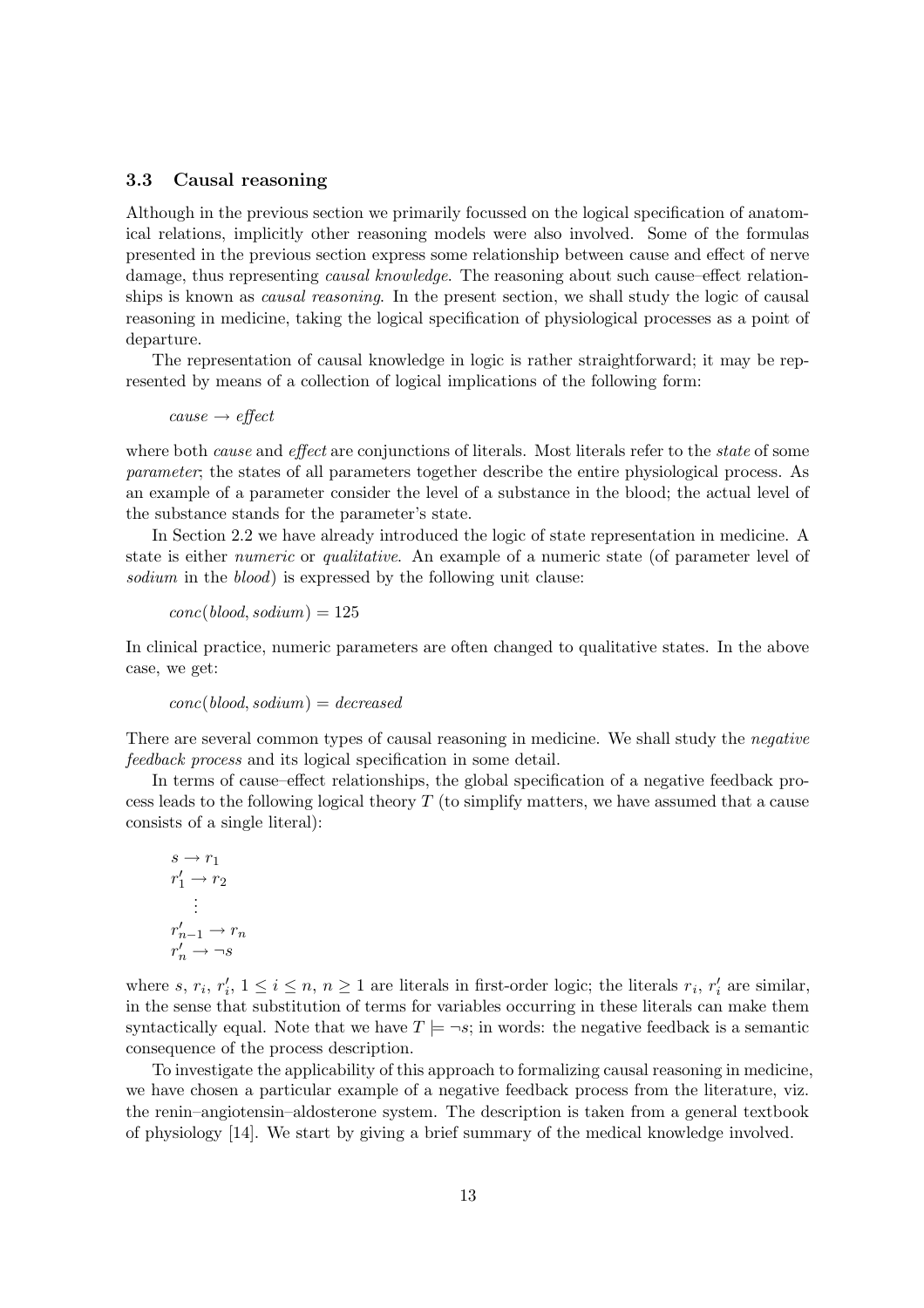

Figure 2: The renin–angiotensin–aldosterone system.

The regulation of the blood pressure is accomplished by the collaborative effort of a number of control systems in the human body. One of these control systems is the renin– angiotensin–aldosterone system. Figure 2 gives a pictorial overview of this control system. We review the regulatory factors involved.

The proteolytic enzyme renin is released by cells of the juxtaglomerular apparatus in the kidneys. A decrease in the mean renal arterial pressure increases the renin secretion, and an increase in the mean renal arterial pressure leads to a decrease in the renin secretion. Renin acts on an  $\alpha_2$ -globulin (*angiotensinogen*) that circulates in the blood, liberating the decapeptid angiotensin-I. In turn, the octapeptid angiotensin-II is liberated from angiotensin-I by angiotensin converting enzyme (ACE) that is produced in the lungs.

Angiotensin-II is a powerful arteriolar constrictor; administration of angiotensin-II leads to an increase in arterial blood pressure. In addition, it stimulates the secretion of aldosterone, a hormone produced by the adrenal cortex; an increase in angiotensin-II levels in the blood increases aldosterone levels in the blood. Aldosterone stimulates active reabsorption of  $Na<sup>+</sup>$ from the urine and the secretion of  $K^+$  to the urine. Water moves with the reabsorbed  $Na^+$ to the blood, which causes an increase in blood volume. This in turn leads to an increase in blood pressure. Finally, an increase in blood pressure inhibits the secretion of renin. This completes our description.

When considering the physiological process described above in terms of a causal model, we have to analyse its behaviour in terms of causes and effects. We start this formalization by introducing a number of predicate and function symbols and constants that will be used to represent parameters and states. For the representation of the level of a substance in the blood we employ the binary function symbol conc. The unary function symbol pressure stands for blood pressure. The conversion of one substance into another substance by some enzyme, will be represented by the binary function symbol *conversion*. Finally, we distinguish two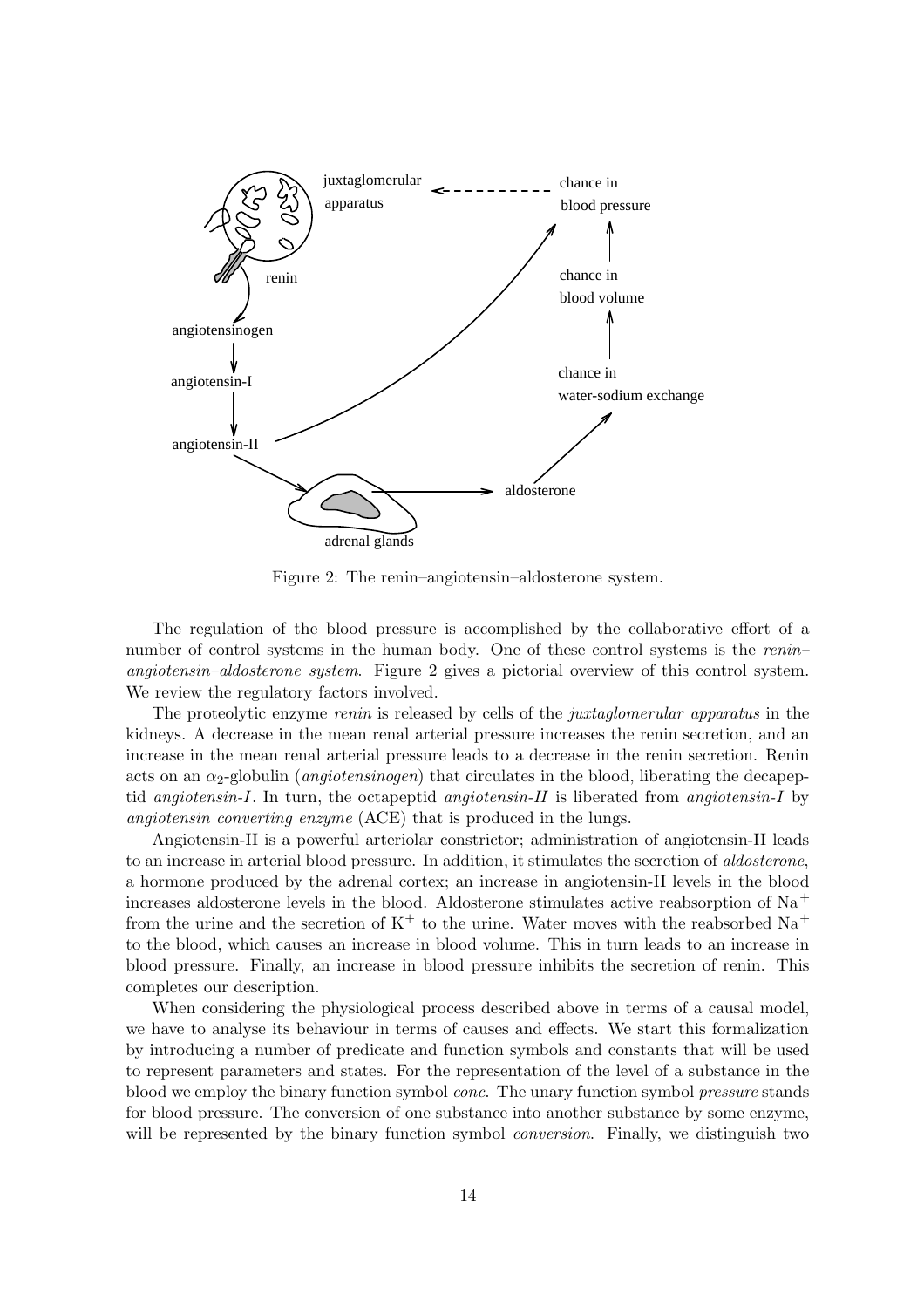constants: decreased and increased to express the states of various parameters in a qualitative way. Step by step, the text given above will now be translated into a logical theory  $T$ .

A decrease in the blood pressure yields an increase in renin blood levels:

 $pressure(blood) = decreased \rightarrow conc(blood, renin) = increased$ 

The relationship between renin levels in the blood and conversion of angiotensinogen into angiotensin-I is expressed as follows:

 $\forall v (conc(blood, renin) = v \rightarrow conversion (angiotension, angiotension I) = v)$ 

where the universally quantified variable  $v$  stands for *increased* or *decreased*.

The relationship between decreased or increased conversion of angiotensinogen into angiotensin-I is represented by means of the following logical implication:

 $\forall v (conversion (angiotension, angiotension I) = v \rightarrow$  $conc(blood, angiotensin I) = v)$ 

A change  $v$  in the blood level of angiotensin-I leads to an inverse change in the ACE levels, and a similar change in angiotensin-II levels:

 $\forall v (conc(blood, angiotensin I) = v \rightarrow$  $(\neg (conc(blood,ACE) = v) \wedge conversion(angiotensin I, angiotensin II) = v))$ 

 $\forall v (conversion (angiotensin I, angiotensin II) = v \rightarrow$  $conc(blood, anqiotensin II) = v$ 

Angiotensin-II produces arterial vasoconstriction and an increase in aldosterone levels:

 $conc(blood, angiotensin II) = increased$  $\rightarrow$ (Vasoconstriction(arteries,peripheral) ∧  $conc(blood, aldosterone) = increased)$ 

Arterial vasoconstriction produces an increase in bloodpressure:

 $Vasoconstruction(arteries,peripheral) \rightarrow pressure(blood) = increased$ 

An increase in the aldosterone levels results in an increase of blood sodium and a decrease of the potassium levels:

 $conc(blood, aldosterone) = increased \rightarrow$  $(conc(blood, sodium) = increased \wedge conc(blood, potassium) = decreased)$ 

The reabsorption of sodium is accompanied by the reabsorption of water, causing an increase in blood volume; more in general, a change in sodium level causes a change in blood volume:

 $\forall v \ (conc(blood, sodium) = v \rightarrow volume(blood) = v$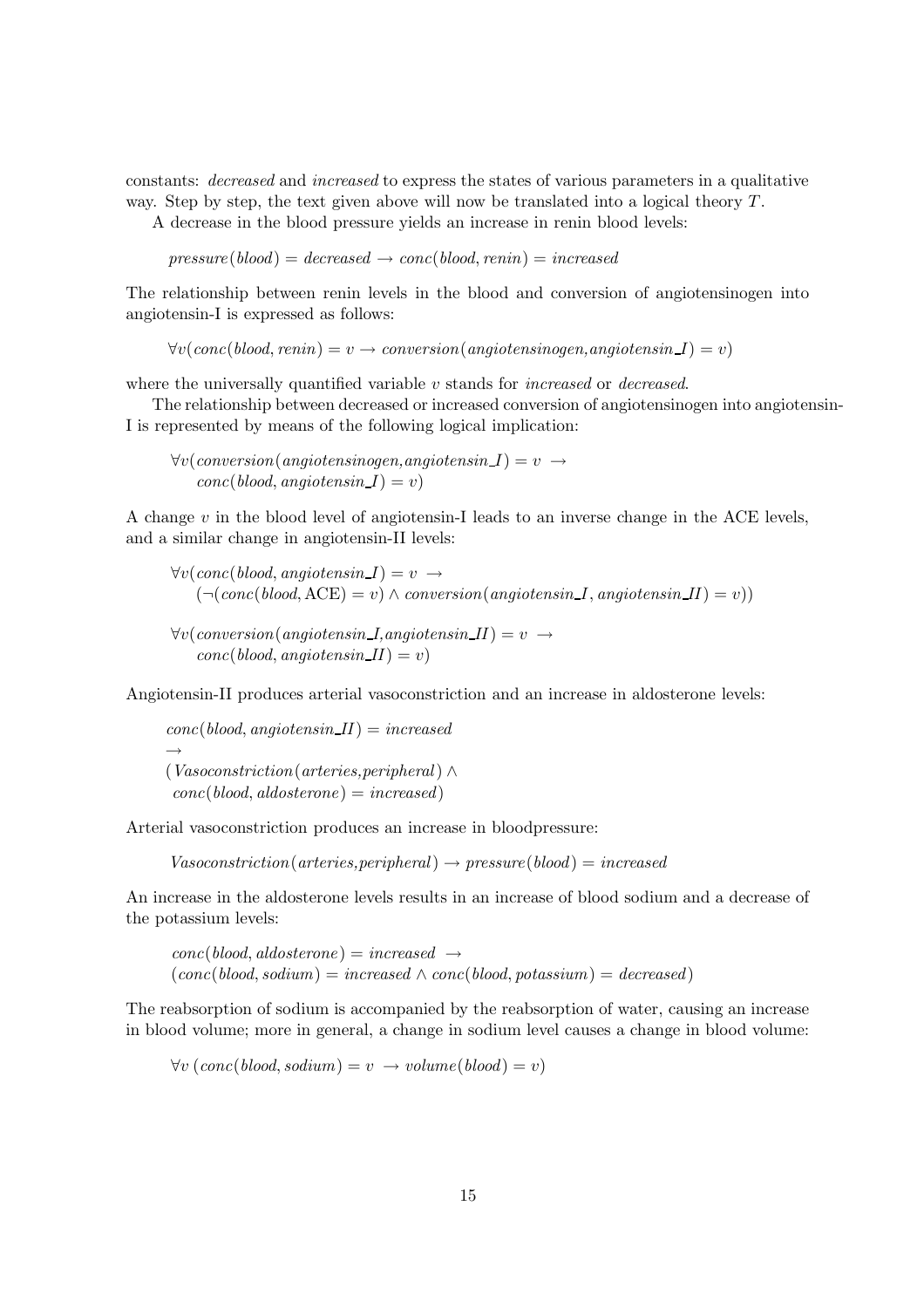The change in blood volume causes a similar change in cardiac output:

 $\forall v(volume(blood) = v \rightarrow output(head) = v)$ 

A change in cardiac output causes the same change in blood pressure:

 $\forall v(output(head) = v \rightarrow pressure(blood) = v)$ 

A change in bloodpressure causes an inverse change in renin levels:

 $\forall v(pressure(blood) = v \rightarrow \neg (conc(blood, renin) = v)$ 

Finally, we need to express that 'increased' and 'decreased' are different notions:

 $\neg(increased = decreased)$ 

This completes our formalization of the causal knowledge concerning the renin–angiotensin– aldosterone system.

After (automatic) conversion of this logical theory  $T$  to clausal form, a theorem prover like OTTER is capable of deriving in six steps

 $T \cup \{pressure(blood) = decreased\} \vdash \Box$ 

the last step being the derivation of

 $pressure(blood) = increased$ 

among others via the intermediate derivation of

Vasoconstriction(arteries, peripheral)

yielding a contradiction with

 $pressure(blood) = decreased$ 

Although, we shall not go into the details, it is easy to combine the kind of causal reasoning (often called 'deep knowledge') with 'heuristic rules' (also called 'surface knowledge') as discussed in Section 3.1 using a logical approach. For example, the following logical implication expresses heuristic knowledge concerning renovascular hypertension, but 'interfaces' by two of its conditions to the causal reasoning system discussed above:

 $((pressure(blood) = increased)$  ∧  $(conc(blood, renin) = increased) \wedge$ Investigation(angiogram,positive))  $\rightarrow$  Diagnosis(patient, renovascular hypertension)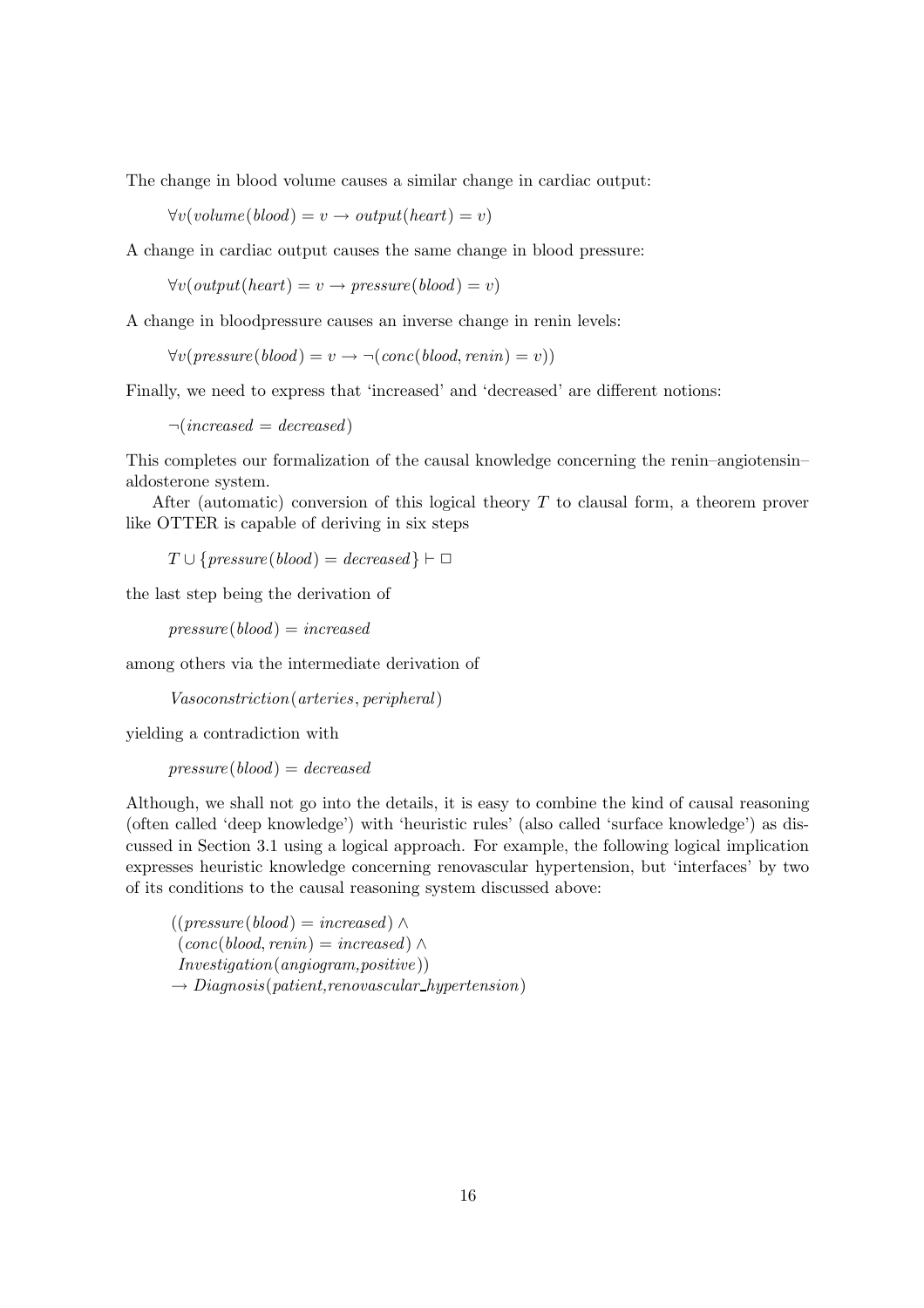### 4 Discussion

In this paper, we investigated the applicability of logic as a language for the representation of a number of medical reasoning models. It appeared that each of the models examined had its own characteristic logical structure. It was shown that the language of first-order predicate logic allowed for the precise, and compact, representation of these models. Translation of the medical knowledge concerned could be carried out in a simple, straightforward way. Generally, in translating domain knowledge into logic, many of the subtleties that can be expressed in natural language are lost. In our study, it appeared that this problem was less prominently present, because we took medical reasoning models as a point of departure for the formalization. Although a significant portion of medical knowledge may be accessible to formalization in logic, for many problem types in medicine, logic will not be the first language of choice. Examples of such problems are medical decision making under uncertainty and therapy planning.

In our experiments, we have refrained from using non-monotonic logics, a subject of much ongoing research. Non-monotonic logics arise, for example, when dealing with incomplete knowledge. Work on the use of non-monotonic logic in medicine has been done by Console et al., who have investigated the logic of diagnosis in incomplete causal models [10]. A disadvantage of such non-monotonic logics is that they are far less well-understood than standard logic. Another approach to non-monotonic logics is to express the non-monotonicity at the meta-level and to adopt a form of meta-level reasoning. The advantage of such an approach is that the representation language remains standard logic, while at the same time gaining flexibility [18, 36]. This is what we actually have attempted to do; in our experiments we have completely remained within standard first-order logic. The use of first-order predicate logic in building medical expert systems has also been advocated in [12]. However, in this paper a significant part of the medical domain knowledge is represented by means of metalevel logical schemata. As far as we know, a clean mathematical foundation of this approach has never been provided.

Although the problems taken as examples in this paper were relatively small, the logical expert systems we developed for larger domains indicate that the techniques discussed remain applicable. Large applications will require additional machinery, such as the modularization of the logical theories. Techniques for the modularization of logical theories have been studied in the related field of algebraic specification languages [13]. Furthermore, our results indicate that when using general-purpose inference rules in logic-based medical expert systems solving real-life problems, some domain-specific forms of automated reasoning control are required. A meta-level architecture, where the meta-level consists of a number of domain-specific control primitives, as applied in our experiments concerning diagnostic reasoning, may be useful in this case.

Several problems in using logic for building medical expert systems require further study. In translating the HEPAR system to many-sorted logic, we disregarded the uncertainty that went with the medical knowledge represented. As a consequence, the advice produced by the logical version of HEPAR does not provide ordering information as to which conclusion has the strongest support. With regard to the classification of a patient into final diagnostic categories, the effect was not significant, as was to be expected, because it was previously shown in the original version of HEPAR, using a database with patient data, that on the average 4 conclusions were selected by the system out of the 80 possible diagnostic conclusions [26]. Even without the availability of ordering information, such advice is still valuable. However,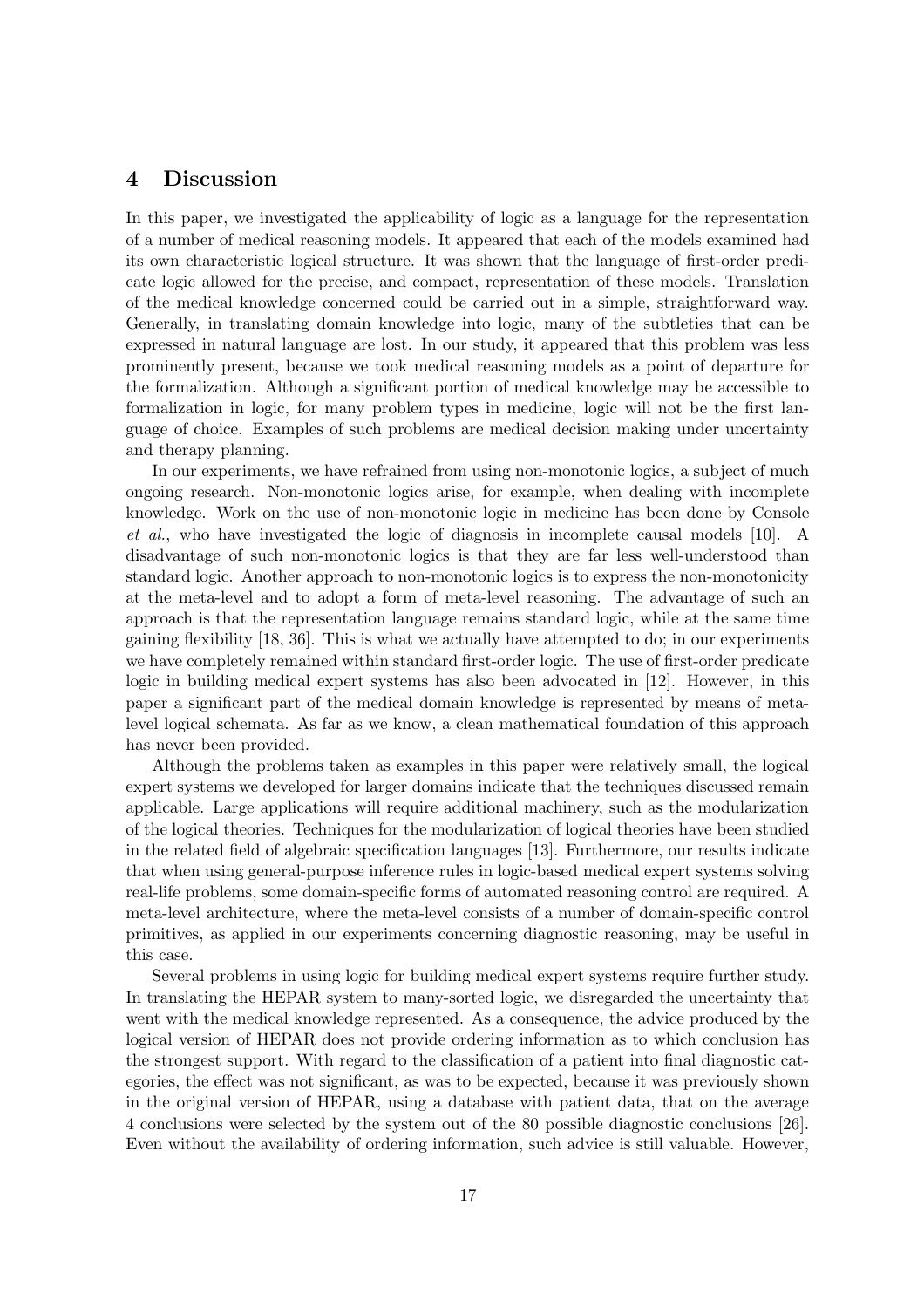the result of the translation was less successful with respect to the intermediate conclusions produced by HEPAR, because here the uncertainty attached is used as information to pursue certain final diagnoses. We think that a meta-level reasoning approach may solve part of the problem, a subject of future research.

Although a restrictive logical approach to anatomical reasoning may be applicable to many other problems than those we have experimented with, it is to be expected that when the axiomatization of the anatomical relations becomes more involved, it will be difficult to keep the logical reasoning process under control. On the other hand, it has been shown that when a theorem prover is used intelligently, even a complete Tarskian axiomatization of plane geometry can be handled.

The classical approach to the formalization of causal reasoning is control theory, which provides means for the design of flexible time-varying models. The qualitative model we developed in first-order logic has the advantage over a quantitative modeling technique that the model's structure is more clearly revealed, and that no presuppositions of the linearity of the model are made. In applications in which the structural, qualitative aspects of a model are more important than numerical detail, such as in clinical medicine, this approach may be sufficiently powerful.

Acknowledgement. Implementation of the resolution-based theorem prover in COMMON LISP was carried out together with Bob van den Berg, who developed most of the program.

### References

- [1] H. A¨ıt-Kaci and R. Nasr, LOGIN: a logic programming language with built-in inheritance. The Journal of Logic Programming, 3 (1986) 185-215.
- [2] M. Bezem, Consistency of rule-based expert systems, in: E. Lusk, R. Overbeek (eds.), Proceedings of the 9th International Conference on Automated Deduction, (Springer-Verlag, Berlin, 1988) 151-161.
- [3] J. Breuker, B. Wielinga, Models of expertise in knowledge acquisition, in: G. Guida, C. Tasso (eds.), Topics in expert systems design, (North-Holland, Amsterdam, 1989) 265-295.
- [4] B.G. Buchanan, E.H. Shortliffe, Rule-based Expert Systems: The MYCIN Experiments of the Stanford Heuristic Programming Project, (Addison-Wesley, Reading, Massachusetts, 1984).
- [5] S. Ceri, G. Gottlob, L. Tanca, Logic programming and databases, (Springer-Verlag, Berlin, 1989).
- [6] B. Chandrasekaran and S. Mittal, Conceptual representation of medical knowledge for diagnosis by computer: MDX and related systems, in: M.C. Yovits (ed.), Advances in Computers 22, (Academic Press, London, 1983).
- [7] C.L. Chang, R.C.T. Lee, Symbolic Logic and Mechanical Theorem Proving, (Academic Press, New York, 1973).
- [8] J.G. Chusid, Correlative Neuroanatomy & Functional Neurology, (Lange, Los Altos, 1976).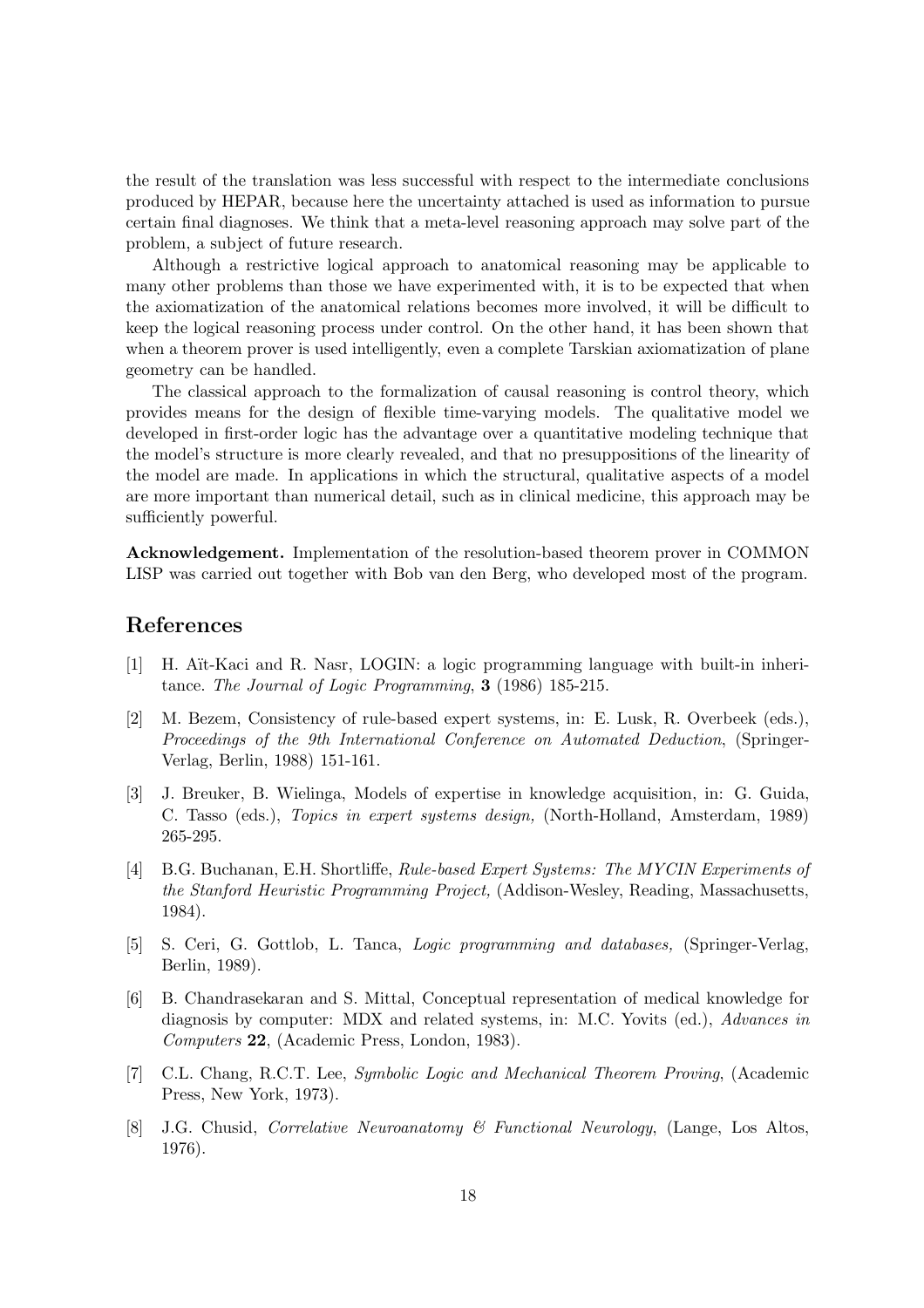- [9] W.J. Clancey, Heuristic Classification, AI Journal, 27 (1975) 289-350.
- [10] L. Console, D.T. Dupré and P. Torasso, A theory of diagnosis for incomplete causal models, Proceedings of the 11th International Joint Conference on Artificial Intelligence, (Morgan-Kaufman, Los Altos, 1990) 1311-1317.
- [11] H.B. Enderton, A Mathematical Introduction to Logic, (Academic Press, London, 1972).
- [12] J. Fox, D.A. Clark, A. Glowinski, M.J. O'Neil, Using predicate logic to integrate qualitative reasoning and classical decision theory, IEEE Transactions on Systems, man, and Cybernetics, 20 (1990) 347-357.
- [13] K. Futatsugi, J.A. Goguen, J.P. Jouannaud, J. Meseguer, Principles of OBJ2, in: Proceedings of the Symposium on Principles of Programming Languages (ACM, New York, 1985) 52-66.
- [14] W.F. Ganong, Review of Medical Physiology, (Lange Medical Publications, Los Altos, California, 1975).
- [15] P. Jackson, H. Reichgelt, F. van Harmelen, Logic-based Knowledge Representation, (The MIT Press, Cambridge, Massachusetts, 1989).
- [16] J. Jaffar and J-L. Lassez, Constraint Logic Programming, Proceedings of the 14th POPL, 1987, 111-119.
- [17] G. Guida and C. Tasso, Building expert systems: from life cycle to development methodology, in: G. Guida, C. Tasso (eds.), Topics in expert systems design: methodologies and tools, (North-Holland, Amsterdam, 1989) 3-24.
- [18] R.A. Kowalski, Problems and promises of computational logic, in: J.W. Lloyd (ed.), Computational Logic, (Springer-Verlag, Berlin, 1990) 1-35.
- [19] J.H. Kim and J. Pearl, A computational model for causal and diagnostic reasoning in inference systems, Proceedings of the 8th International Joint Conference on Artificial Intelligence (Karlsruhe, West Germany, 1983) 190-193.
- [20] C.A. Kulikowski, S.M. Weis, Representation of expert knowledge for consultation: the CASNET and EXPERT projects, in: P. Szolovits (ed.), Artificial Intelligence in medicine, (Westview Press, Boulder, 1982) 21-56.
- [21] G. Lanzola and M. Stefanelli, A Knowledge Acquisition Tool for Medical Diagnostic Knowledge-based Systems, in: M. Stefanelli, A. Hasman, M. Fieschi, J. Talmon (eds.), AIME91, Proceedings of the Third Conference on Artificial Intelligence in Medicine, (Springer-Verlag, Berlin, 1991) 272-293.
- [22] J.W. Lloyd, Foundations of Logic Programming, 2nd edition, (Springer-Verlag, Berlin, 1987).
- [23] P.J.F. Lucas, R.W. Segaar, A.R. Janssens, HEPAR: an expert system for the diagnosis of disorders of the liver and biliary tract, Liver 9 (1989) 266-275.
- [24] P.J.F. Lucas, L.C. van der Gaag, Principles of Expert Systems, (Addison-Wesley, Wokingham, 1991).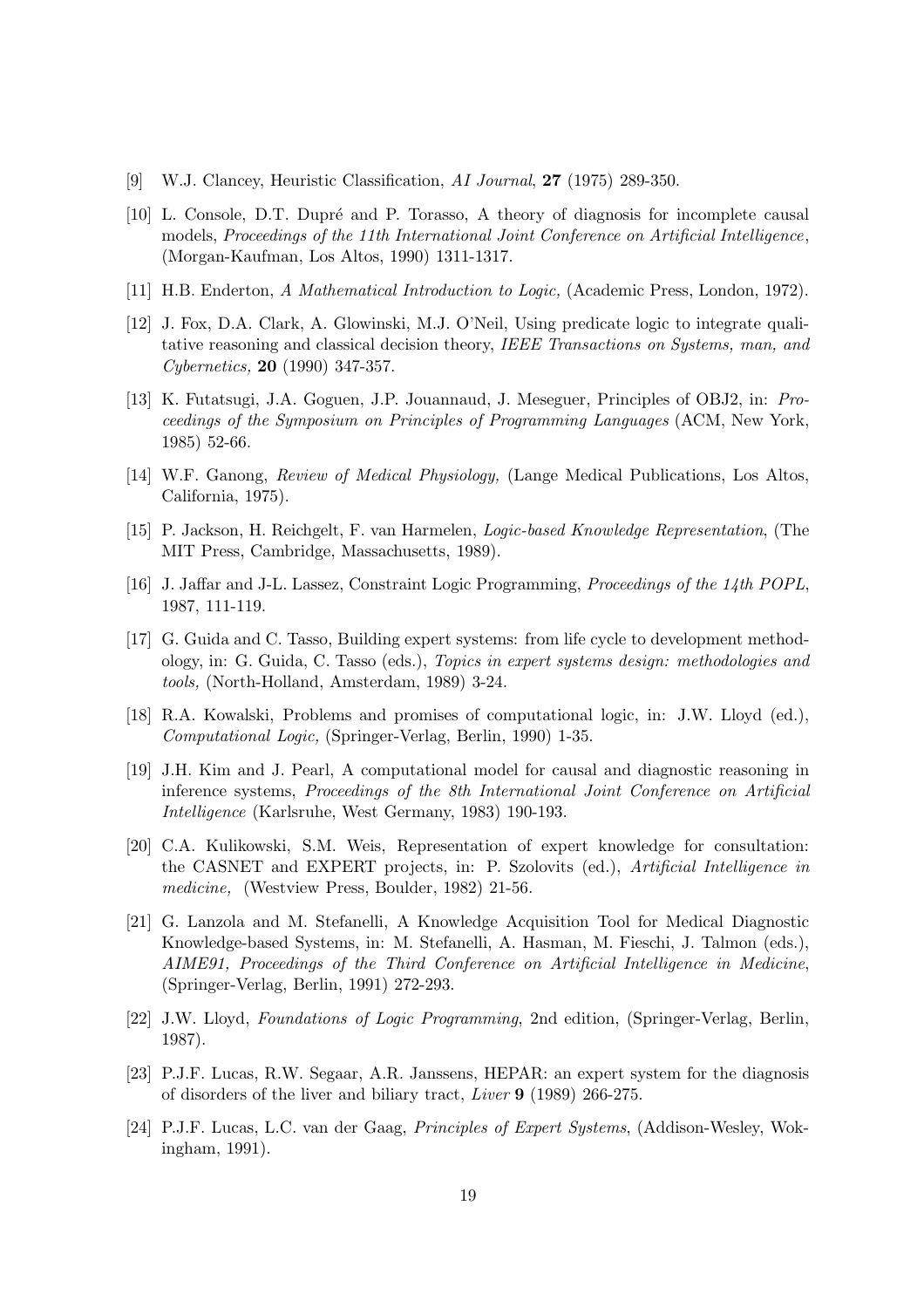- [25] P.J.F. Lucas, A.R. Janssens, Development and validation of HEPAR, an expert system for the diagnosis of disorders of the liver and biliary tract, Journal of Medical Informatics 16 (1991) 259-270.
- [26] P.J.F. Lucas, A.R. Janssens, Second evaluation of HEPAR, an expert system for the diagnosis of disorders of the liver and biliary tract, Liver 11 (1991) 340-346.
- [27] P. Maes, D. Nardi, Metalevel Architectures and Reflection, (North-Holland, Amsterdam, 1987).
- [28] W.W. McCune, OTTER 2.0 Users' Guide, Report ANN-88/44, Mathematics and Computer Science Division, Argonnne National Laboratory, Argonne, Illinois, 1990.
- [29] Artificial Intelligence in Medicine, Medical Expert Systems: Evaluation, forthcoming issue, 1993.
- [30] Journal of Medical Informatics 15 (1990), Special Issue: Validation and Testing of Medical Decision Aids.
- [31] E. Motta, T. Rajan, M. Eisenstadt, A methodology and tool for knowledge acquisition in KEATS-2, in: G. Guida, C. Tasso, Topics in expert systems design, (North-Holland, Amsterdam, 1989) 297-322.
- [32] E. Motta, T. Rajan, J. Domingue, M. Eisenstadt, Methodological foundation of KEATS, the knowledge engineer's assistant, in: B. Wielinga, J. Boose, B. Gaines, G. Schreiber, M. van Someren (eds.), Current trends in knowledge acquisition, (IOS Press, Amsterdam, 1990) 257-275.
- [33] Peng Y, Reggia JA. Abductive inference models for diagnostic problem solving, (Springer-Verlag, New York, 1990).
- [34] D. Poole, Normality and faults in logic-based diagnosis, *Proceedings of the 11th Interna*tional Joint Conference on Artificial Intelligence, (Morgan-Kaufman, Los Altos, 1990) 1304-1310.
- [35] R. Reiter, On closed world databases, in: H. Gallaire, J. Minker (eds.), Logic and Databases, (Springer-Verlag, Berlin, 1978).
- [36] H. Reichgelt, The place of defaults in reasoning systems, in: B. Smith and G. Kelleher (eds.), Reasoning Maintenance Systems and their Applications, (Ellis Horwood, New York, 1989).
- [37] J.A. Robinson, A machine-oriented logic based on the resolution principle, Journal of the ACM, 12 (1965) 23-41.
- [38] J.A. Robinson, Automatic deduction with hyperresolution, International Journal of Computational Mathematics, 1 (1965) 227-234.
- [39] L. Wos, D. Carson, G.A. Robinson, Efficiency and completeness of the set-of-support strategy in theorem proving, Journal of the ACM, 12 (1965) 536-541.
- [40] L. Wos, G.A. Robinson, D. Carson, L. Shalla, The concept of demodulation in theorem proving, Journal of the ACM, 14 (1967) 698-709.